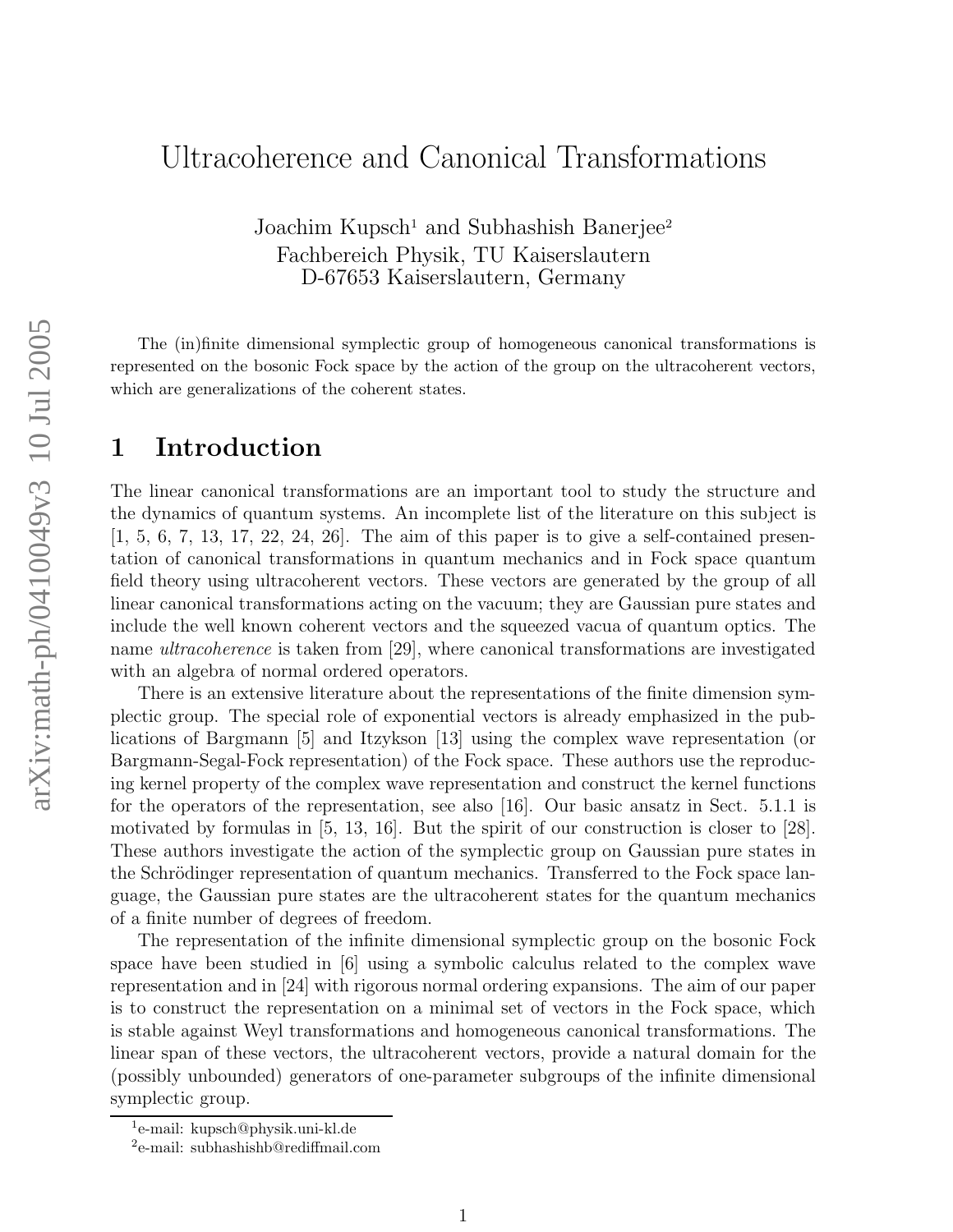The plan of the paper is as follows. In Section 2 we briefly discuss Hilbert and bosonic Fock spaces. We define and discuss the exponential vectors – related to coherent states – and the more general ultracoherent vectors. In Section 3 we introduce the algebra of Weyl operators, which defines the canonical structure with bounded operators. In Section 4 we investigate the symplectic group on finite and infinite dimensional Hilbert spaces. In the case of infinite dimensions the symplectic transformations can be implemented by unitary operators on the Fock space only if an additional Hilbert-Schmidt condition is satisfied [7, 26]. Under this restriction we construct in Section 5.1 a unitary ray representation of the symplectic group on the bosonic Fock space by defining the action of this group on exponential and ultracoherent vectors. The intertwining relations of this representation with the algebra of Weyl operators are given in Section 5.2. In the concluding Section 6 we indicate possible applications of our approach. Some detailed calculations for ultracoherent vectors are given in the Appendix A.

## 2 Fock space and ultracoherent vectors

### 2.1 Hilbert spaces and Fock spaces

In this section we recapitulate some basic notations about Hilbert spaces and Fock spaces of symmetric tensors. Let  $\mathcal H$  be a complex separable Hilbert space with inner product  $(f | g)$  and with an antiunitary involution  $f \to f^*$ ,  $f^{**} \equiv (f^*)^* = f$ . Then the mapping

$$
f, g \to \langle f | g \rangle := (f^* | g) \in \mathbb{C}
$$
 (1)

is a symmetric bilinear form  $\langle f | g \rangle = \langle g | f \rangle$ . The underlying real Hilbert space of H is denoted as  $\mathcal{H}_{\mathbb{R}}$ . This space has the inner product  $(f | g)_{\mathbb{R}} = \text{Re}(f | g)$ 

 $=$  $\frac{1}{2}$  $\frac{1}{2}((f \mid g) + (f^* \mid g^*))$ . As a point set the spaces H and  $\mathcal{H}_{\mathbb{R}}$  coincide. For some calculations it is advantageous to identify  $\mathcal{H}_{\mathbb{R}}$  with diagonal subspace  $\mathcal{H}_{diag}$  of  $\mathcal{H} \times \mathcal{H}^*$ . This space is defined as the set of all elements  $\begin{pmatrix} f \\ \vdots \end{pmatrix}$  $g^*$  $\lambda$  $\in \mathcal{H} \times \mathcal{H}^*$  which satisfy  $g = f$ .

We use the following notations for linear operators: the space of all bounded operators A with operator norm  $||A||$  is  $\mathcal{L}(\mathcal{H})$ , the space of all Hilbert-Schmidt operators A with norm  $||A||_{HS} = \sqrt{\text{tr}_{\mathcal{H}}A^+A}$  is  $\mathcal{L}_2(\mathcal{H})$ , the space of all trace class or nuclear operators A with norm  $||A||_1 = \text{tr}_{\mathcal{H}} \sqrt{A^+A}$  is  $\mathcal{L}_1(\mathcal{H})$ . For operators  $A \in \mathcal{L}(\mathcal{H})$  the adjoint operator is denoted by  $A^+$ . The complex conjugate operator  $\overline{A}$  and the transposed operator  $A^T$  are defined by the identities

$$
\bar{A}f = (Af^*)^*, \ A^T f = (A^+ f^*)^* \tag{2}
$$

for all  $f \in \mathcal{H}$ . The usual relations  $A^+ = (\bar{A})^T = \overline{(A^T)}$  are valid. An operator A with the property  $A = A^T$  is called a *transposition-symmetric operator*. It satisfies the symmetry relation  $\langle f | Aq \rangle = \langle Af | q \rangle$  for all  $f, q \in \mathcal{H}$ .

Let  $\mathcal{H}^{\otimes n}$ ,  $n \in \mathbb{N}$ , be the algebraic n-th tensor power of the Hilbert space  $\mathcal{H}$ . The norm of  $\mathcal{H}^{\otimes n}$  is fixed with the normalization  $||f_1 \otimes f_2 \otimes ... \otimes f_n||_n = \sqrt{n!} \prod_{j=1}^n ||f_j||$  for the product of *n* vectors  $f_j \in \mathcal{H}$ . The completion of  $\mathcal{H}^{\otimes n}$ ,  $n \geq 2$ , with this norm is the Hilbert space  $\widehat{\mathcal{H}}^{\otimes n}$ . The projection operator  $P_n : \widehat{\mathcal{H}}^{\otimes n} \to \widehat{\mathcal{H}}^{\otimes n}$  onto symmetric tensors of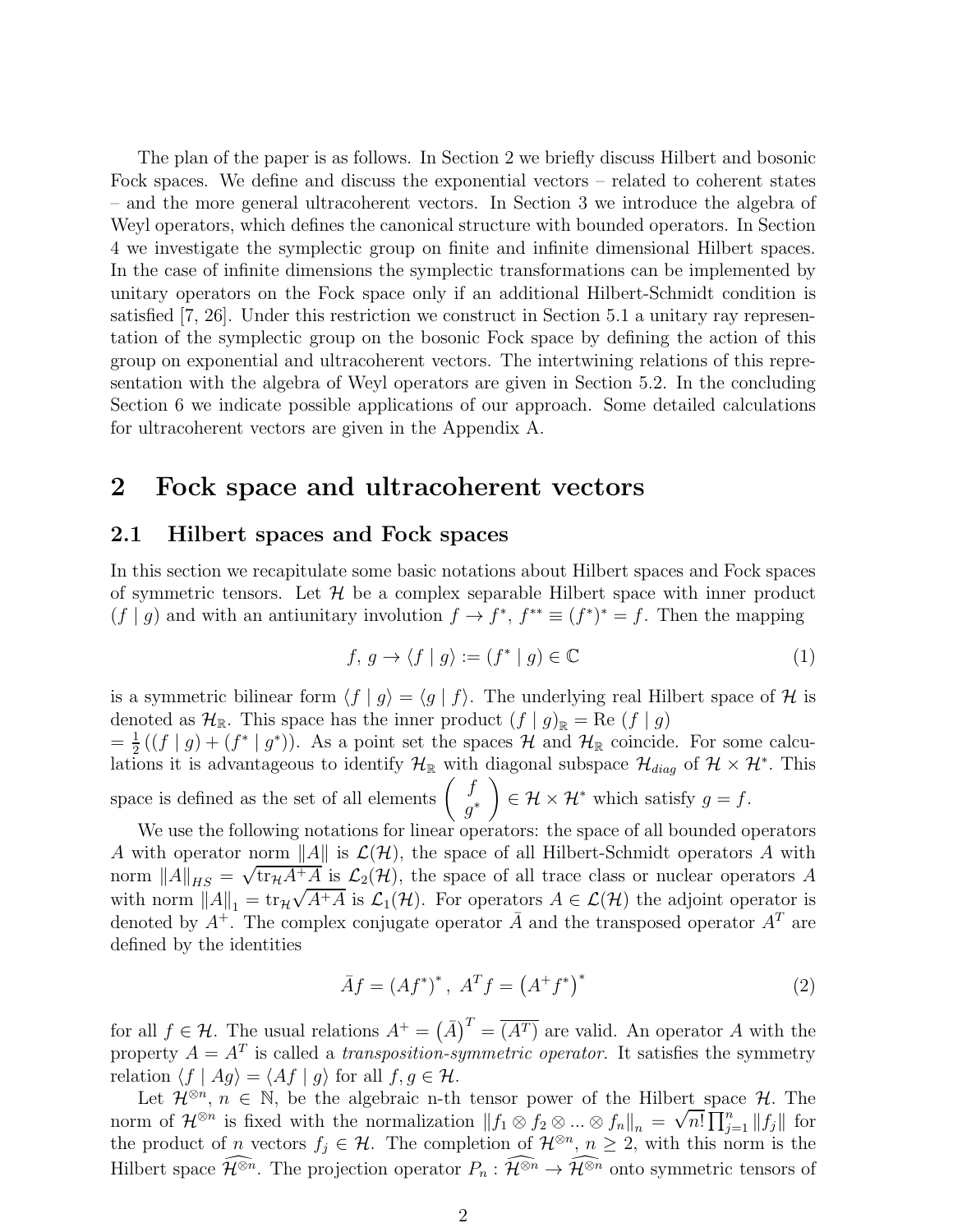degree *n* is uniquely given by the prescription  $P_n$   $(f_1 \otimes f_2 \otimes ... \otimes f_n) =$ 

 $(n!)^{-1}\sum_{\sigma} f_{\sigma(1)} \otimes f_{\sigma(2)} \otimes ... \otimes f_{\sigma(n)}$  where  $\sigma$  runs over all permutations of the numbers  $\{1, ..., n\}$ . The algebraic space of symmetric tensors is  $\mathcal{H}^{\vee n} = P_n\mathcal{H}^{\otimes n}$  and the completion is the Hilbert space  $\widehat{\mathcal{H}}^{\vee n} = P_n\widehat{\mathcal{H}^{\otimes n}}$ . With  $\widehat{\mathcal{H}^{\otimes 0}} = \mathbb{C}$  and  $\widehat{\mathcal{H}^{\otimes 1}} = \mathcal{H}^{\otimes 1} = \mathcal{H}$  the Fock space of all tensors is the direct sum  $\mathcal{T}(\mathcal{H}) = \bigoplus_{n=0}^{\infty} \mathcal{H}^{\otimes n}$  where the norm is defined by  $||F||^2 = \sum_{n=0}^{\infty} ||F_n||_n^2$  $\widehat{H}_n^2$  if  $F = \sum_{n=0}^{\infty} F_n$ ,  $F_n \in \widehat{\mathcal{H}^{\otimes n}}$ . With  $\widehat{\mathcal{H}^{\vee 0}} = \mathbb{C}$  and  $\widehat{\mathcal{H}^{\vee 1}} = \mathcal{H}^{\vee 1} = \mathcal{H}$ the Hilbert sum  $\mathcal{S}(\mathcal{H}) = \bigoplus_{n=0}^{\infty} \tilde{\mathcal{H}}^{\vee n}$  defines the Fock space of symmetric tensors as subspace of  $\mathcal{T}(\mathcal{H})$ . The symmetric tensor product of the tensors  $F \in \widehat{\mathcal{H}}^{\vee m}$  and  $G \in \widehat{\mathcal{H}}^{\vee n}$  is defined as  $F \vee G = P_{m+n}(F \otimes G)$ . Then the usual normalization  $|| f_1 \vee ... \vee f_n ||_n^2 = \text{per}((f_k | f_l))$ with the permanent follows for the norm of the product of n vectors  $f_j \in \mathcal{H}, j = 1, ..., n$ .

Since  $||F \otimes G||_{m+n} \leq$  $\sqrt{(m+n)!}$  $\frac{n+n}{m!n!}$  ||F||<sub>m</sub> ||G||<sub>n</sub> with the norm introduced above, we also have

$$
||F \vee G||_{m+n} \le \sqrt{\frac{(m+n)!}{m!n!}} \, ||F||_{m} \, ||G||_{n} \, . \tag{3}
$$

By linear extension the symmetric tensor product is extended to the algebraic sum  $\mathcal{S}_{fin}(\mathcal{H}) = \bigoplus_{n} \mathcal{H}^{\vee n}$  (linear subset of all  $F \in \mathcal{S}(\mathcal{H})$  which have components in a finite number of subspaces  $\widehat{\mathcal{H}}^{\vee n}$  only). The space  $\mathcal{S}_{fin}(\mathcal{H})$  is an algebra with respect to the symmetric tensor product; the unit is the normalized basis vector  $\mathbf{1}_{vac}$  (vacuum) of the space  $\widehat{\mathcal{H}}^{\vee 0} = \mathbb{C}$ . If we restrict the Hilbert spaces  $\widehat{\mathcal{H}}^{\vee n}$  to the algebraic tensor spaces  $\mathcal{H}^{\vee n}$  we obtain the algebra  $\mathcal{S}^0_{ab}$  $\mathcal{L}_{alg}^{0}(\mathcal{H}) = \bigoplus_{n} \mathcal{H}^{\vee n}$ , which is strictly smaller than  $\mathcal{S}_{fin}(\mathcal{H})$  if  $\dim \mathcal{H} = \infty$ , but still dense in  $\mathcal{S}(\mathcal{H})$ .

The inner product of two elements F, G of  $\mathcal{S}(\mathcal{H})$  is written as  $(F \mid G)$ . The antiunitary involution  $f \to f^*$  on H can be uniquely extended to an antiunitary involution  $F \to F^*$ on  $\mathcal{S}(\mathcal{H})$  with the rule  $(F \vee G)^* = G^* \vee F^* = F^* \vee G^*$ . The mapping  $F, G \in \mathcal{S}(\mathcal{H}) \rightarrow$  $\langle F | G \rangle := (F^* | G) \in \mathbb{C}$  is again a  $\mathbb{C}-$ bilinear symmetric form.

The normalizations of the symmetric tensor product used in this paper agree with those of [21]. The algebra  $\Gamma_0\mathcal{H}$  of [21] coincides with the algebra  $\mathcal{S}^0_a$  $\mathcal{L}_{alg}^{0}(\mathcal{H})$  defined above.

#### 2.2 Exponential vectors

For all vectors  $f \in \mathcal{H}$  the exponential series  $\exp f = 1_{vac} + f + \frac{1}{2!}f \vee f + ...$  is absolutely summable within  $\mathcal{S}(\mathcal{H})$  and it satisfies the usual factorization property  $\exp f \vee \exp g =$  $\exp(f + g)$ , see [21] and also Appendix A.1 of this paper. The mapping  $f \to \exp f$  is an entire analytic function<sup>3</sup>. The inner product of two exponential vectors is

$$
(\exp f \mid \exp g) = \exp \left(f \mid g\right). \tag{4}
$$

Coherent states are the normalized exponential vectors  $\exp\left(f-\frac{1}{2}\right)$  $\frac{1}{2}$   $||f||^2$   $\in$   $\mathcal{S}(\mathcal{H})$ . The linear span of all exponential vectors  $\{\exp f \mid f \in \mathcal{H}\}\$  will be denoted by  $\mathcal{S}_{coh}(\mathcal{H})$ . The involution of an exponential vector is  $(\exp f)^* = \exp f^*$ ,  $f \in \mathcal{H}$ . Due to the factorization property  $\exp f \vee \exp g = \exp(f + g)$  the set  $\mathcal{S}_{coh}(\mathcal{H})$  is an algebra.

**Lemma 1** The set  $\{\exp f \mid f \in \mathcal{H}\}\$  of all exponential vectors is linearly independent and the linear span  $\mathcal{S}_{coh}(\mathcal{H})$  of these vectors is dense in  $\mathcal{S}(\mathcal{H})$ .

<sup>3</sup> In this article analyticity means the existence of norm convergent power series expansions as used e.g. in [11].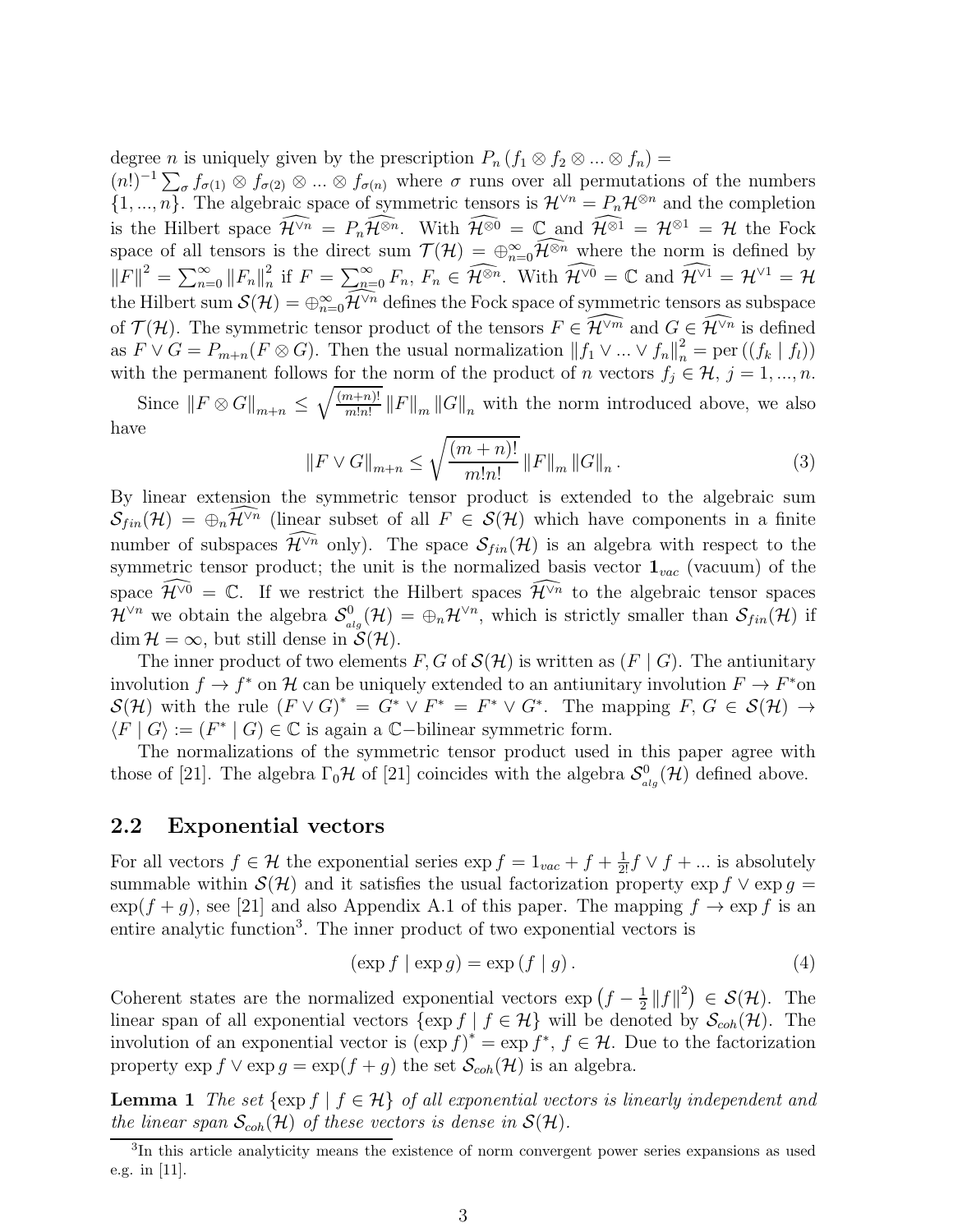**Proof.** A proof is given in  $\begin{bmatrix} 9 \end{bmatrix}$  § 2.1 and in [23] Proposition 19.4.

A (bounded) operator on  $\mathcal{S}(\mathcal{H})$  it is therefore uniquely determined, if this operator is known on all exponential vectors. Actually it is sufficient to define the operator on a set  $\{\exp f \mid f \in \mathcal{D}\}\$  where  $\mathcal D$  is dense in  $\mathcal H$ , see Corollary 19.5 of [23]. As example a bounded operator  $B \in \mathcal{L}(\mathcal{H})$  can be lifted to an operator  $\Gamma(B)$  on  $\mathcal{S}(\mathcal{H})$  using the prescription

$$
\Gamma(B) \exp f := \exp Bf, \ f \in \mathcal{H}.
$$
 (5)

The operator  $\Gamma(B)$  is continuous, if B is a contraction, i. e.  $||B|| \leq 1$ ; and it is isometric/unitary, if  $B$  is isometric/unitary. The statement about isometry is an immediate consequence of

**Lemma 2** Let  $T_0$  be a linear operator  $T_0$ :  $\mathcal{S}_{coh}(\mathcal{H}) \to \mathcal{S}(\mathcal{H})$  which satisfies

$$
(T_0 \exp f \mid T_0 \exp g) = (\exp f \mid \exp g) = \exp (f \mid g)
$$
\n
$$
(6)
$$

for all  $f, g \in \mathcal{H}$ , then  $T_0$  can be uniquely extended to a linear isometric mapping T on  $\mathcal{S}(\mathcal{H})$ .

**Proof.** The proof follows from Lemma 1 and from the Proposition 7.2 of [23].  $\Box$ 

We have already stated that the dense linear subsets  $\mathcal{S}_{fin}(\mathcal{H})$  and  $\mathcal{S}_{coh}(\mathcal{H})$  are algebras with respect to the symmetric tensor product. Take  $F \in \mathcal{S}_{fin}(\mathcal{H})$  and  $G \in \mathcal{S}_{coh}(\mathcal{H})$  then the product  $F \vee G = G \vee F$  is defined, and the linear span of these products  $\mathcal{S}_{\mathit{alg}}(\mathcal{H}) =$ span  $\{F \vee \exp g \mid F \in \mathcal{S}_{fin}(\mathcal{H}), g \in \mathcal{H}\}\$ is again an algebra. The proof of the corresponding statement has been given for the algebra  $\mathcal{S}^0_a$  $\mathcal{S}^0_{alg}(\mathcal{H}) \subset \mathcal{S}_{alg}(\mathcal{H})$  generated by  $\mathcal{S}^0_{f}$  $f_{fin}^0(\mathcal{H})$  and  $\mathcal{S}_{coh}(\mathcal{H})$  in [21] Theorem 3.4. The essential estimate for this proof is (3), which applies to  $\mathcal{H}^{\vee n}$  and to  $\widehat{\mathcal{H}}^{\vee n}$ . The proof of [21] can therefore easily be extended to the algebra  $\mathcal{S}_{\scriptscriptstyle{ala}}(\mathcal{H}).$ 

For all f, g  $\in \mathcal{H}$  the product  $f \vee \exp g$  is an element of  $\mathcal{S}(\mathcal{H})$ . Given a vector  $f \in \mathcal{H}$  the creation operator  $a^+(f)$  and the corresponding annihilation operator  $a(f)$  are uniquely determined by

$$
a^{+}(f) \exp g = f \vee \exp g
$$
  
\n
$$
a(f) \exp g = \langle f | g \rangle \exp g.
$$
 (7)

These operators are related by  $(a^+(f))^+ = a(f^*)$ , and they satisfy the canonical commutation relations  $[a(f), a^+(g)] = \langle f | g \rangle I$ ,  $[a^+(f), a^+(g)] = [a(f), a(g)] = 0$  for all  $f, g \in \mathcal{H}$ . These relations are equivalent to

$$
[a^+(f) - a(f^*), a^+(g) - a(g^*)] = -2i\omega(f, g) I
$$
\n(8)

with

$$
\omega(f,g) := \frac{1}{2i} \left( \langle f^* \mid g \rangle - \langle f \mid g^* \rangle \right) = \text{Im} \left( f \mid g \right) \in \mathbb{R},\tag{9}
$$

which is an R-bilinear continuous skew symmetric form on the Hilbert space  $\mathcal H$  or, more precisely, on the underlying real space  $\mathcal{H}_{\mathbb{R}}$ . The creation and annihilation operators are unbounded operators. A domain of definition, on which these operators and their commutators are meaningful is the algebra  $\mathcal{S}_{\mathfrak{a}lq}(\mathcal{H})$ .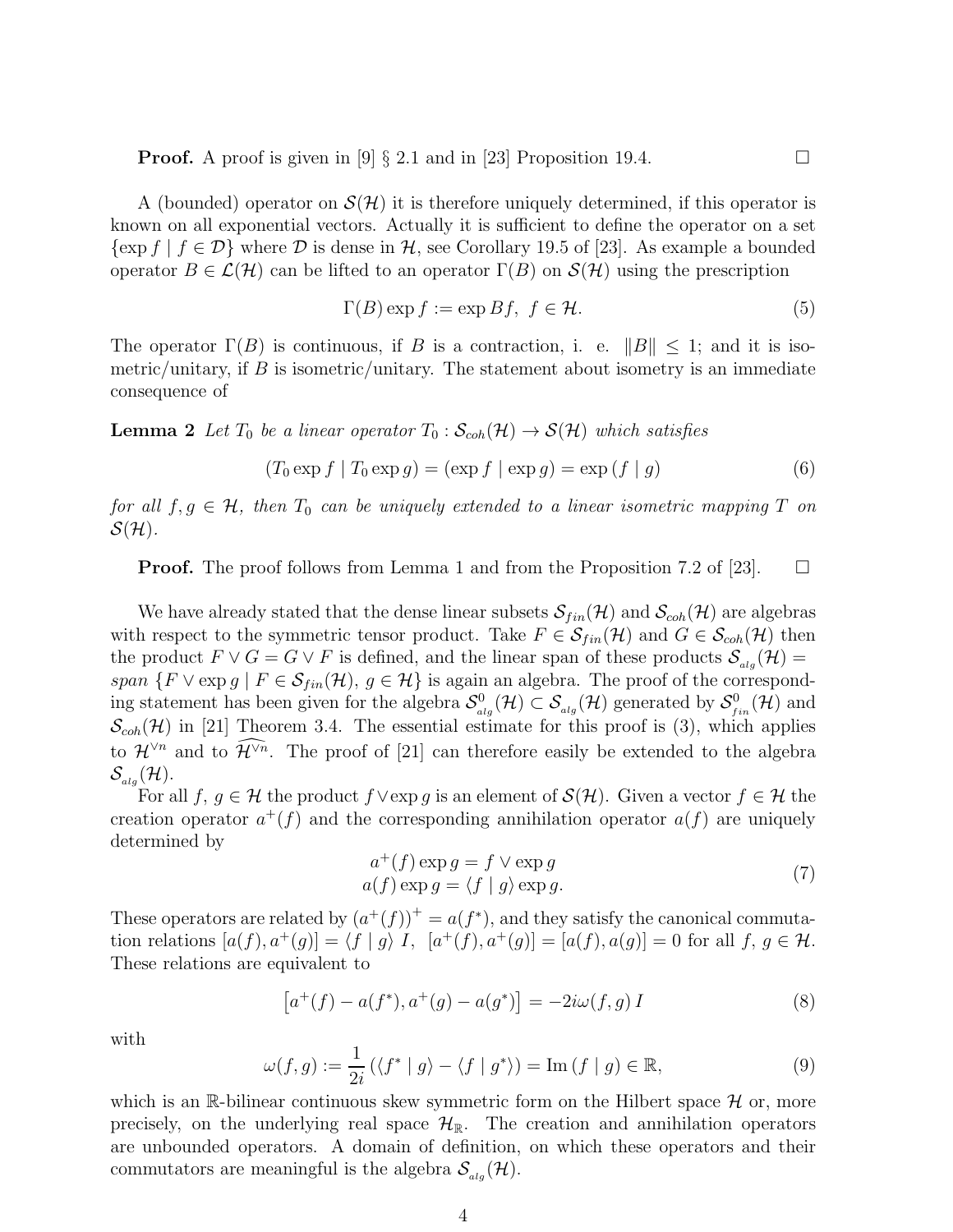### 2.3 Ultracoherent vectors

The space  $\mathcal{L}_2(\mathcal{H})$  of Hilbert-Schmidt operators on H is a Hilbert space with the Hilbert-Schmidt norm  $||A||_{HS} = \sqrt{\text{tr}A+A}$ . The restriction to transposition-symmetric Hilbert-Schmidt operators  $\{A \in \mathcal{L}_2(\mathcal{H}) \mid A = A^T\}$  is a closed subspace of  $\mathcal{L}_2(\mathcal{H})$ . This space is called  $\mathcal{L}_{2sym}(\mathcal{H})$ . There exists a linear isomorphism between  $\mathcal{L}_{2sym}(\mathcal{H})$  and the Hilbert space  $\widehat{\mathcal{H}}^{\vee 2}$  of tensors of second degree:

**Lemma 3** Let A be an operator in  $\mathcal{L}_{2sym}(\mathcal{H})$ , then there exists a unique tensor of second degree, in the sequel denoted by  $\Omega(A)$ , such that

$$
\langle \Omega(A) | f \vee g \rangle = \langle f | Ag \rangle = \langle g | Af \rangle \tag{10}
$$

for all  $f, g \in \mathcal{H}$ . The mapping  $A \in \mathcal{L}_{2sym}(\mathcal{H}) \to \Omega(A) \in \mathcal{H}^{\vee 2}$  is an invertible continuous linear transformation between the spaces  $\mathcal{L}_{2sym}(\mathcal{H})$  and  $\mathcal{H}^{\vee 2}$ . The respective norms are *related by*  $\|\Omega(A)\|_2^2 = \frac{1}{2}$  $\frac{1}{2}$   $||A||_{HS}^2$ .

**Proof.** As  $\langle \Omega(A) | f \vee g \rangle = 0$  for all  $f, g \in \mathcal{H}$  implies  $\Omega(A) = 0$ , the tensor  $\Omega(A)$  is uniquely determined by (10). For the construction of  $\Omega(A)$  we choose a real orthonormal basis  $e_{\mu} = e_{\mu}^*$  of the Hilbert space  $\mathcal{H}$ . Then any transposition-symmetric Hilbert-Schmidt operator A has matrix elements  $A_{\mu\nu} = (e_{\mu} | A e_{\nu}) = (e_{\mu} | A e_{\nu}) = A_{\nu\mu}$  which are square summable  $\sum_{\mu\nu} |A_{\mu\nu}|^2 = ||A||^2_{HS} < \infty$ . The tensor  $\Omega(A) := \frac{1}{2} \sum_{\mu\nu} A_{\mu\nu} e_{\mu} \vee e_{\nu} \in \widetilde{\mathcal{H}}^{\vee 2}$  then satisfies the identity (10). The tensor norm of  $\Omega(A)$  is calculated as  $\frac{1}{2}\sum_{\mu\nu}|A_{\mu\nu}|^2$  and the norm identity follows.

On the other hand, given a tensor  $F \in \mathcal{H}^{\vee 2}$  we have  $F = \frac{1}{2}$  $\frac{1}{2} \sum_{\mu\nu} F_{\mu\nu} e_{\mu} \vee e_{\nu}$  with coefficients  $F_{\mu\nu} = F_{\nu\mu} \in \mathbb{C}$ , which are square summable. Then the operator  $f \in \mathcal{H} \to$  $Af = \sum_{\mu} F_{\mu\nu} \langle e_{\mu} | f \rangle e_{\nu} \in \mathcal{H}$  is obviously a transposition-symmetric Hilbert-Schmidt operator with  $\Omega(A) = F$ .

**Definition 1** The set of all Hilbert–Schmidt operators  $A \in \mathcal{L}_{2sym}(\mathcal{H})$  with an operator norm strictly less than one,  $||A|| < 1$ , is called the Siegel (unit) disc. It is denoted by  $D_1$ .

For Hilbert spaces with finite dimensions this disc has been introduced by Siegel [27]. The set  $D_1$  is open and convex, and it is stable against transformations  $A \to UAU^T$  with a unitary operator U. The last statement follows from  $\text{tr}_{\mathcal{H}} \bar{U} A^+ U^+ U A U^T = \text{tr}_{\mathcal{H}} A^+ A$  and  $\left\|UAU^{T}\right\| \leq \|A\|.$ 

In [17] it has been derived that the exponential series

$$
\exp \Omega(A) = 1_{vac} + \Omega(A) + \frac{1}{2!} \Omega(A) \vee \Omega(A) + \dots \tag{11}
$$

converges within the Fock space  $\mathcal{S}(\mathcal{H})$  if  $A \in \mathbf{D}_1$ . The convergence is uniform for each subset  $\mathbf{D}_1^{c,\delta} = \{A \in \mathbf{D}_1 \mid ||A||_{HS} \leq c < \infty, ||A|| \leq \delta < 1\}.$  The mapping  $A \in \mathbf{D}_1 \rightarrow$  $\exp \Omega(A) \in \mathcal{S}(\mathcal{H})$  is analytic. The inner product of two of these exponentials can be calculated as

$$
(\exp \Omega(A) | \exp \Omega(B)) = (\det_{\mathcal{H}} (I - A^+ B))^{-\frac{1}{2}} = (\det_{\mathcal{H}} (I - B A^+))^{-\frac{1}{2}}.
$$
 (12)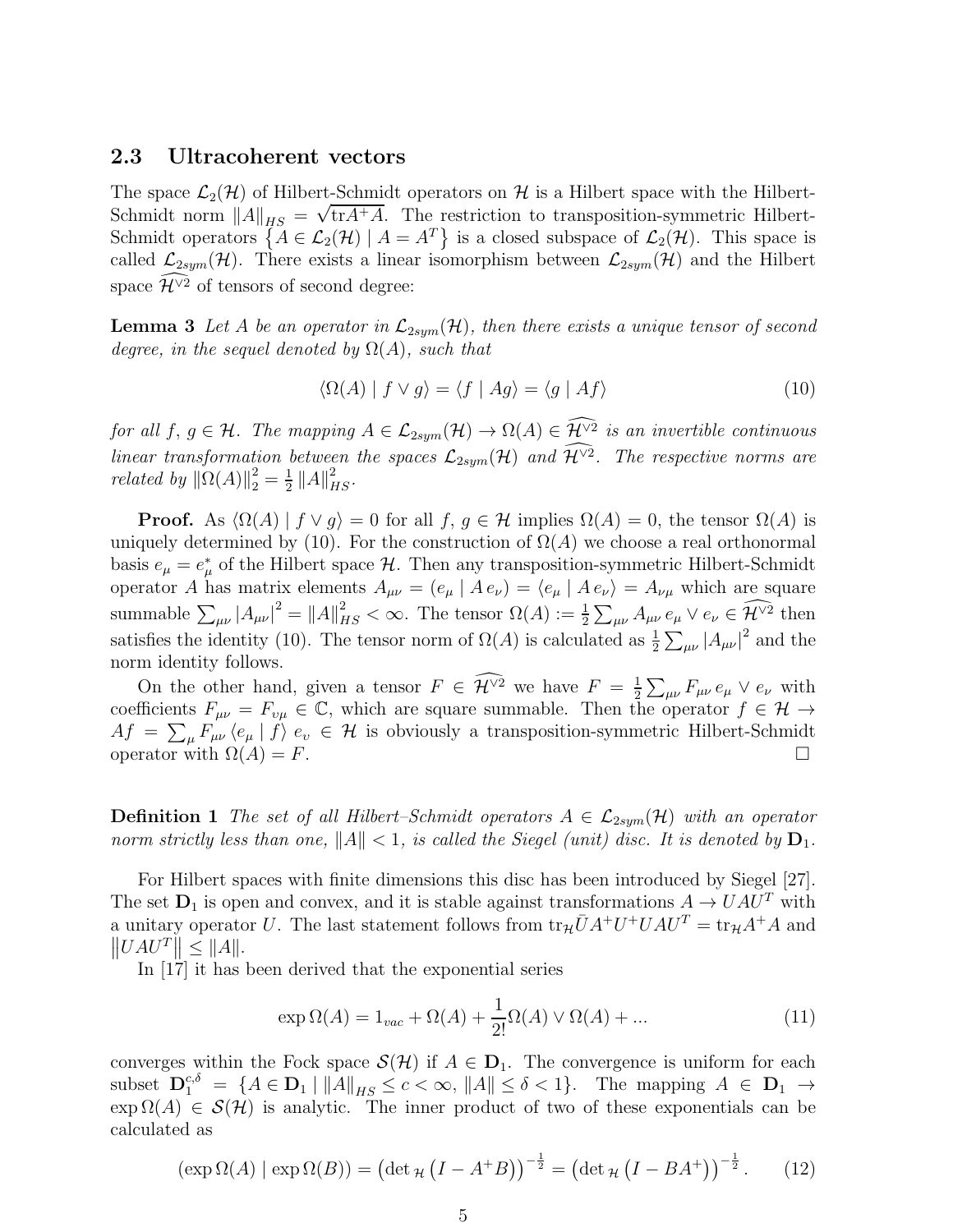The proof of this identity follows from Theorem 2 of [17], but see also Appendix A.3. The identity (12) implies that  $\exp \Omega(A) \in \mathcal{S}(\mathcal{H})$  if and only if  $A \in \mathbf{D}_1$ .

In Appendix A.1 we prove that the symmetric tensor product of the tensors  $\exp \Omega(A)$ ,  $A \in \mathbf{D}_1$ , and exp f,  $f \in \mathcal{H}$ , is defined within the Fock space  $\mathcal{S}(\mathcal{H})$ . For any operator  $A \in \mathbf{D}_1$  and for any  $f \in \mathcal{H}$  we now define the *ultracoherent vector* 

$$
\Phi(A, f) := \exp \Omega(A) \vee \exp f = \exp f \vee \exp \Omega(A) \in \mathcal{S}(\mathcal{H}).
$$
\n(13)

The result (12) can be extended to the inner product of two ultracoherent vectors

$$
(\Phi(A, f) | \Phi(B, g))
$$
  
=  $(\det_{\mathcal{H}} (I - A^+ B))^{-\frac{1}{2}} \exp \left(\frac{1}{2} \langle f^* | C f^* \rangle + \langle f^* | (I - BA^+ )^{-1} g \rangle + \frac{1}{2} \langle g | D g \rangle \right)$  (14)

with

$$
C = B(I - A^{+}B)^{-1} = (I - BA^{+})^{-1}B
$$
  
\n
$$
D = A^{+}(I - BA^{+})^{-1} = (I - A^{+}B)^{-1}A^{+}.
$$
\n(15)

Proofs of this identity are given in the Appendices A.2 and A.3.

**Remark 1** For  $F \in \mathcal{S}(\mathcal{H})$  the function

$$
\Phi_F(z^*) = (\exp z \mid F) = \langle \exp z^* \mid F \rangle \tag{16}
$$

is entire antianalytic in the variable  $z \in \mathcal{H}$ , and the tensor F is uniquely determined by this function. We denote the linear space of all functions  $\{\Phi_F(z^*) \mid F \in \mathcal{S}(\mathcal{H})\}$  by B. Then B can be equipped with the Hilbert space topology induced by the topology of  $\mathcal{S}(\mathcal{H})$ , i.e., the inner product  $(\Phi_F \parallel \Phi_G)$  of two functions  $\Phi_F$  and  $\Phi_G$  is defined as  $(\Phi_F \parallel \Phi_G) := (F \mid G)$ . With this structure the space B becomes a Hilbert space with the reproducing kernel  $\exp(z^* | w)$ . This representation of the bosonic Fock space is called the complex wave representation or Bargmann-Fock representation, see  $[4, 25]$  and the more recent publications [2, 10, 21]. The exponential vectors and the ultracoherent vectors have a simple representation in this space:  $\exp f \in \mathcal{S}(\mathcal{H})$  corresponds to the exponential function  $(\exp z \mid \exp f) = \exp \langle z^* | f \rangle$  and the ultracoherent vectors are given by (72). If  $F \in \mathcal{S}_{coh}(\mathcal{H})$  then  $\Phi_F(z^*)$  is a tame function, i.e., it depends only on a finite number of

variables  $\langle z^* | f_j \rangle$ ,  $f_j \in \mathcal{H}, j = 1, ..., N$ . Let  $v(dz, dz^*)$  be the canonical Gaussian promeasure on the Hilbert space  $\mathcal{H}_{\mathbb{R}}$ , then tame functions can be integrated, and the identity

$$
\int_{\mathcal{H}_{\mathbb{R}}} \overline{\Phi_F(z^*)} \Phi_G(z^*) \nu(dz, dz^*) = (F \mid G) \tag{17}
$$

holds for all  $F, G \in \mathcal{S}_{coh}(\mathcal{H})$ . If  $A \in \mathcal{D}_1$  is a finite rank operator, then (72) is a tame function. The integral (17) can be used to calculate the inner product  $(14)$  – first for finite rank operators A and B and then by a continuity argument for general  $A, B \in \mathcal{D}_1$ . A calculation of the integral for finite dimensional Hilbert spaces can be found in Appendix II of  $[13]$ . The proof of  $(14)$ , which we present in Appendix A, does not use this technique.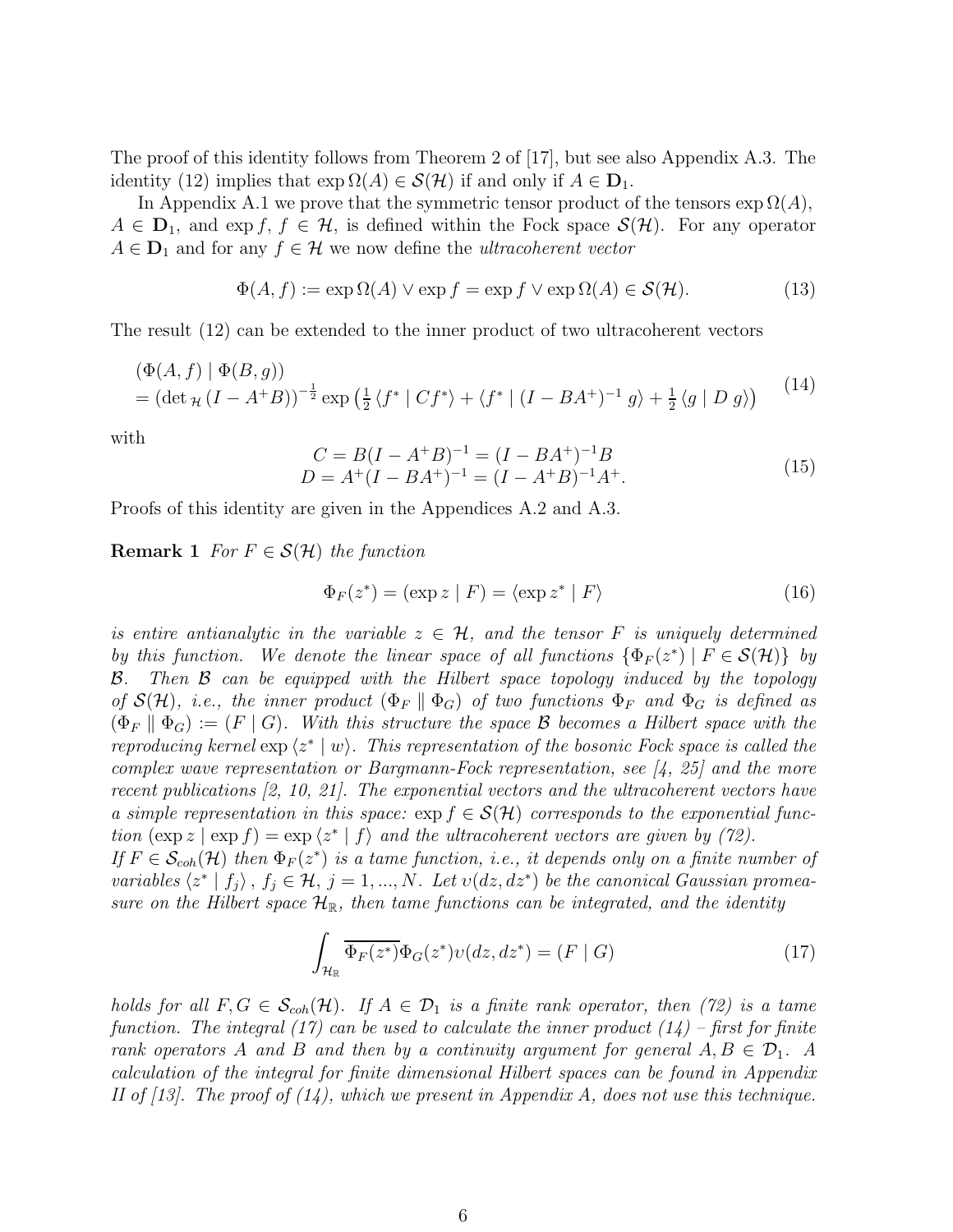## 3 Weyl operators and canonical transformations

### 3.1 Weyl operators

In this Section we recapitulate some properties of Weyl operators needed for the subsequent investigations. The Weyl operators  $W(h)$ ,  $h \in \mathcal{H}$ , are defined on the linear span of the exponential vectors by

$$
W(h)\exp f = e^{-(h|f) - \frac{1}{2}||h||^2} \exp(f + h) = e^{-\langle h^*|f\rangle - \frac{1}{2}\langle h^*|h\rangle} \exp(f + h).
$$
 (18)

It is straightforward to derive the identity

$$
(W(h)\exp f \mid W(h)\exp g) = e^{(f|g)} = (\exp f \mid \exp g)
$$

for f,  $q, h \in \mathcal{H}$ . Then Lemma 2 implies that  $W(h)$  is isometric. On the other hand we have  $W(h)W(-h) = id$  and  $W(h)$  is invertible with  $W^{-1}(h) = W(-h)$ . The Weyl operators can therefore be extended to unitary operators on the Fock space  $\mathcal{S}(\mathcal{H})$ . Calculating  $W(f)W(g)$  exp h and  $W(f + g)$  exp h we obtain the Weyl relations

$$
W(f)W(g) = e^{-i\omega(f,g)}W(f+g)
$$
\n(19)

with the skew symmetric form (9) on the underlying real space  $\mathcal{H}_{\mathbb{R}}$ . The identity (19) defines the canonical structure on the Fock space  $\mathcal{S}(\mathcal{H})$ . The Weyl relations are equivalent to the canonical commutation relations (8). The advantage of the Weyl relations is that they are formulated with bounded operators.

The action of the Weyl operator on the ultracoherent vector is calculated in Appendix A.2 as

$$
W(h)\Phi(A,f) = e^{-\frac{1}{2}||h||^2 + \frac{1}{2}\langle h^*|Ah^* - 2f\rangle}\Phi(A,f+h - Ah^*).
$$
\n(20)

As well known, the Weyl operators have a simple representation in terms of the creation and annihilation operators. Differentiating  $W(\lambda h)$  exp f with respect to  $\lambda \in \mathbb{R}$  and comparing the result with (7) we obtain the usual representation of the Weyl operator  $W(h) = \exp(a^+(h) - a(h^*))$ . Using (18) together with (7) we get the relations

$$
W(h)a^{+}(f)W^{+}(h) = a^{+}(f) - (h | f) = a^{+}(f) - \langle f | h^{*} \rangle, W(h)a(f)W^{+}(h) = a(f) - (f^{*} | h) = a(f) - \langle f | h \rangle.
$$
 (21)

### 3.2 Canonical transformations

Canonical transformations are unitary operators S on  $\mathcal{S}(\mathcal{H})$  which preserve the canonical commutation relations (8). To avoid any discussion about the domain of the operators  $Sa^+(f)S^+$  and  $Sa(f^*)S^+$  we demand the invariance of the Weyl relations (19)

$$
SW(f)S^+SW(g)S^+ = SW(f)W(g)S^+ = e^{-i\text{Im}(f|g)}SW(f+g)S^+.
$$
 (22)

There are two types of linear canonical transformations:

1. The inhomogeneous Transformations generate a c-number shift for the creation and annihilation operators. These transformations are given by the unitary Weyl operators, as can be seen from the relations (21). The invariance of the Weyl relations

$$
W(h)W(f)W(g)W(-h) = e^{-i\text{Im}(f|g)}W(h)W(f+g)W(-h)
$$

with  $S = W(h)$ ,  $h \in \mathcal{H}$ , as canonical transformation easily follow from (19).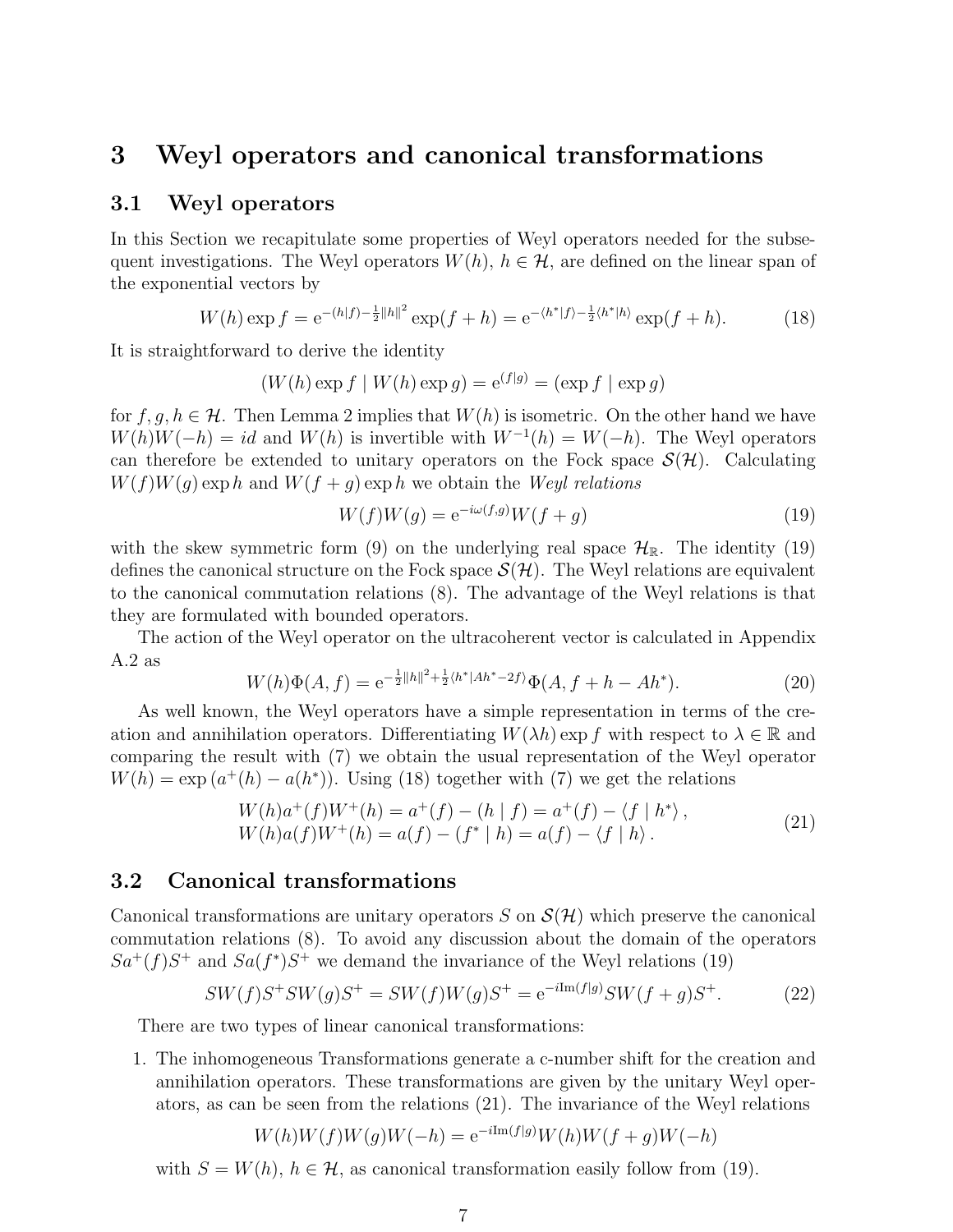2. The homogeneous canonical transformations generate linear transformations between the creation and annihilation operators

$$
Sa^+(f)S^+ = a^+(Uf) - a(\bar{V}f),Sa(f)S^+ = -a^+(Vf) + a(\bar{U}f).
$$
 (23)

Here U and V are bounded linear transformations on  $\mathcal{H}$ . The relations (23) imply  $S(a^+(f) - a(f^*))S^+ = a^+(Uf + Vf^*) - a(\bar{V}f + \bar{U}f^*)$ . The canonical transformations of this type are usually called Bogoliubov transformations. The Weyl form of these transformations is

$$
SW(f)S^{+} = W(Uf + Vf^{*}).
$$
\n(24)

The Weyl relations (and consequently the canonical commutation relations) are preserved, if the skew symmetric form (9) is invariant against the R-linear mapping

$$
f \in \mathcal{H}_{\mathbb{R}} \to R(U, V)f := Uf + Vf^* \in \mathcal{H}_{\mathbb{R}},\tag{25}
$$

i.e.

$$
\omega(Rf, Rg) \equiv \omega(Uf + Vf^*, Ug + Vg^*) = \omega(f, g). \tag{26}
$$

for all  $f, g \in \mathcal{H}_{\mathbb{R}}$ .

The transformations (25) which satisfy (26) form the symplectic group of the Hilbert space  $\mathcal{H}_{\mathbb{R}}$ , and the transformations (24) generate a unitary ray representation of this group on the Fock space  $\mathcal{S}(\mathcal{H})$ . So far we have only assumed that U and V are bounded linear operators on H (and consequently also on  $\mathcal{H}_{\mathbb{R}}$ ). For infinite dimensional Hilbert spaces  $H$  – needed for quantum field theory – an additional constraint turns out to be necessary: In order to obtain a unitary ray representation on  $\mathcal{S}(\mathcal{H})$  the operator V has to be a Hilbert-Schmidt operator, see [7, 26].

## 4 The symplectic group

## 4.1 Definition

In this Section we give a more explicit definition of the symplectic transformations and recapitulate some identities which are needed for the subsequent calculations. We identify  $\mathcal{H}_{\mathbb{R}}$  with the diagonal subspace  $\mathcal{H}_{diag} \subset \mathcal{H} \times \mathcal{H}^*$ , see the beginning of Sect. 2.1. The space  $\mathcal{H} \times \mathcal{H}^*$  has elements  $\begin{pmatrix} f \\ g^* \end{pmatrix}$  $g^*$  $\overline{\phantom{0}}$ with  $f, g \in \mathcal{H}$ . On  $\mathcal{H} \times \mathcal{H}^*$  we define the operators  $\Delta = \left( \begin{array}{cc} 0 & I \\ I & 0 \end{array} \right)$ I 0 ) and  $\hat{M} = \begin{pmatrix} I & 0 \\ 0 & I \end{pmatrix}$  $0 \t -I$ ). The matrix array  $\hat{R} = \begin{pmatrix} U & V \\ X & Y \end{pmatrix}$  of operators  $U, V, X, Y \in \mathcal{L}(\mathcal{H})$  yields a bounded linear operator on  $\mathcal{H} \times \mathcal{H}^*$ 

$$
\left(\begin{array}{cc} U & V \\ X & Y \end{array}\right)\left(\begin{array}{c} f \\ g^* \end{array}\right) = \left(\begin{array}{c} Uf + Vg^* \\ Xf + Yg^* \end{array}\right).
$$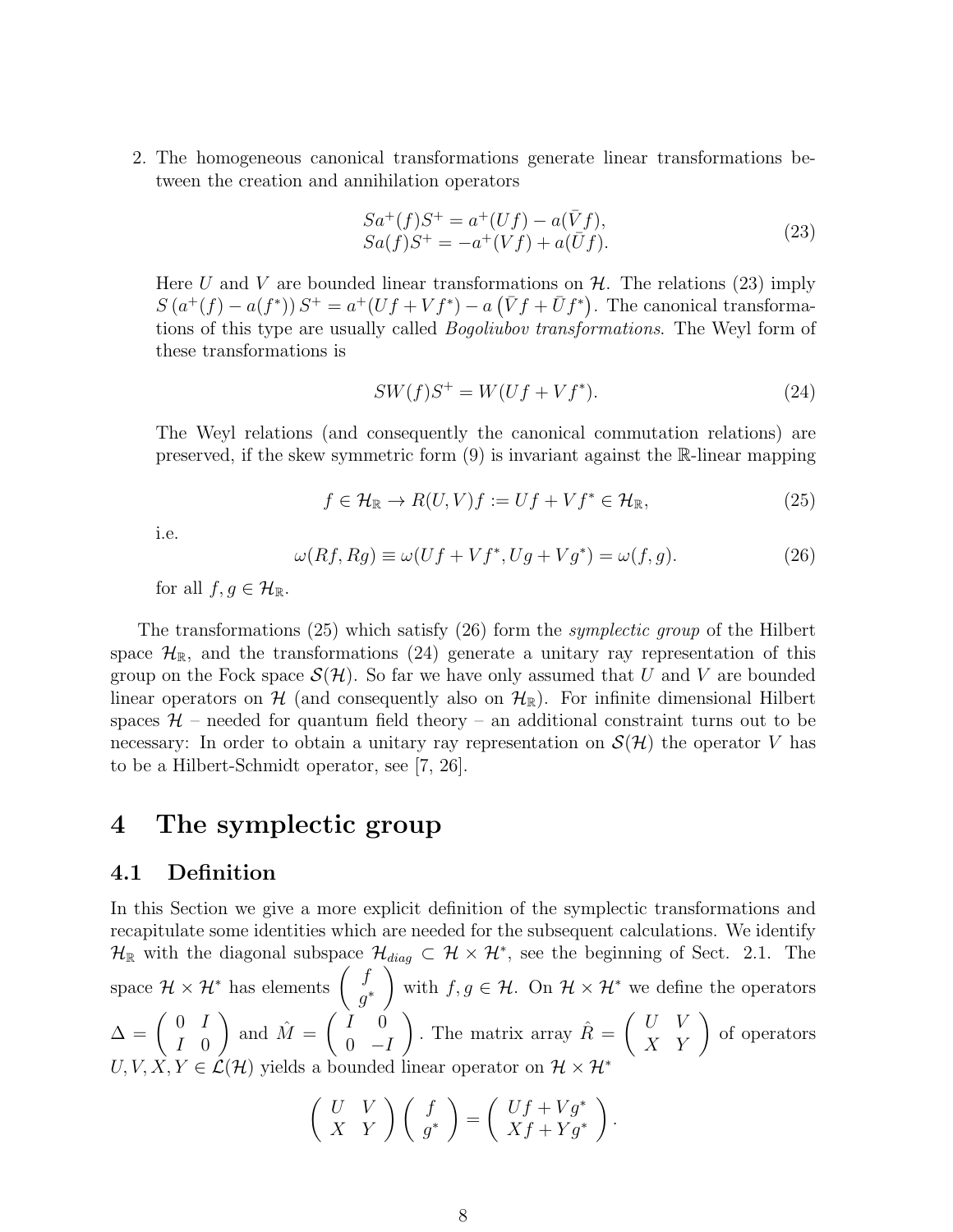**Definition 2** The operator  $\hat{R}$  is a symplectic transformation, if it satisfies the constraints

$$
\hat{R}\hat{M}\hat{R}^{+} = \hat{M} \text{ and } \Delta\overline{\hat{R}}\Delta = \hat{R}.
$$
\n(27)

The set of all these transformations is denoted by  $\widehat{Sp}(\mathcal{H})$ .

The second constraint in (27) implies that  $\hat{R}$  has the form

$$
\hat{R} = \hat{R}(U, V) = \begin{pmatrix} U & V \\ \bar{V} & \bar{U} \end{pmatrix}.
$$
\n(28)

Thereby  $\bar{U}$  and  $\bar{V}$  are the complex conjugate operators of U and V, respectively, as defined in Sect 2.1. The identity operator  $\hat{I} = \begin{pmatrix} I & 0 \\ 0 & I \end{pmatrix}$  $0$  *I*  $\lambda$ is an element of  $Sp(\mathcal H)$ . The product of two matrix operators (28)

$$
\hat{R}_2 \hat{R}_1 = \begin{pmatrix} U_2 & V_2 \\ \bar{V}_2 & \bar{U}_2 \end{pmatrix} \begin{pmatrix} U_1 & V_1 \\ \bar{V}_1 & \bar{U}_1 \end{pmatrix} = \begin{pmatrix} U_2 U_1 + V_2 \bar{V}_1 & U_2 V_1 + V_2 \bar{U}_1 \\ \bar{V}_2 U_1 + \bar{U}_2 \bar{V}_1 & \bar{V}_2 V_1 + \bar{U}_2 \bar{U}_1 \end{pmatrix}
$$
(29)

is also an element of  $\widehat{S}_{p}(\mathcal{H})$ . From the first identity of (27) follows the inverse of  $\widehat{R}$  as

$$
\hat{R}^{-1} = \hat{M}\hat{R}^+ \hat{M} = \begin{pmatrix} U^+ & -V^T \\ -V^+ & U^T \end{pmatrix}.
$$
 (30)

On the other hand, if a matrix operator (28) satisfies  $\hat{R}^{-1} = \hat{M}\hat{R}^+\hat{M}$ , then the conditions of Definition 2 apply to  $\hat{R}$ , and  $\hat{R}$  is an element of  $\hat{S}p(\mathcal{H})$ . From  $\hat{R}^{-1}\hat{R} = I$  we have  $\hat{R}^+\hat{M}\hat{R}=\hat{M}$  such that

$$
\hat{R}^+ = \left(\begin{array}{cc} U^+ & V^T \\ V^+ & U^T \end{array}\right) \in \widehat{Sp}(\mathcal{H}).\tag{31}
$$

But then also the operator (30) is an element of  $\widehat{S}_p(\mathcal{H})$ , and the set  $\widehat{S}_p(\mathcal{H})$  is a group with identity  $\hat{I}$  and multiplication (29).

The (equivalent) identities  $\hat{R}\hat{R}^{-1} = I$  and  $\hat{R}^{-1}\hat{R} = I$  (with  $\hat{R}^{-1}$  given by (30)) are satisfied if the following (again equivalent) conditions hold

$$
UU^{+} - VV^{+} = I, \ UV^{T} = VU^{T}, \tag{32}
$$

$$
U^+U - V^T\overline{V} = I, \ U^T\overline{V} = V^+U. \tag{33}
$$

Hence  $||U|| \geq 1$  and U has an inverse. Then the identities

$$
U^{-1}V = V^{T} (U^{-1})^{T}, \quad \bar{V}U^{-1} = (U^{-1})^{T} V^{+}
$$
\n(34)

follow. Therefore the operators  $U^{-1}V$  and  $\bar{V}U^{-1}$  are symmetric. Moreover we obtain from  $(32) - (34)$ 

$$
I - (U^{-1}V) (U^{-1}V)^{+} = (U^{+}U)^{-1}, \qquad (35)
$$

$$
I - (\bar{V}U^{-1})^{+} (\bar{V}U^{-1}) = (UU^{+})^{-1}.
$$
 (36)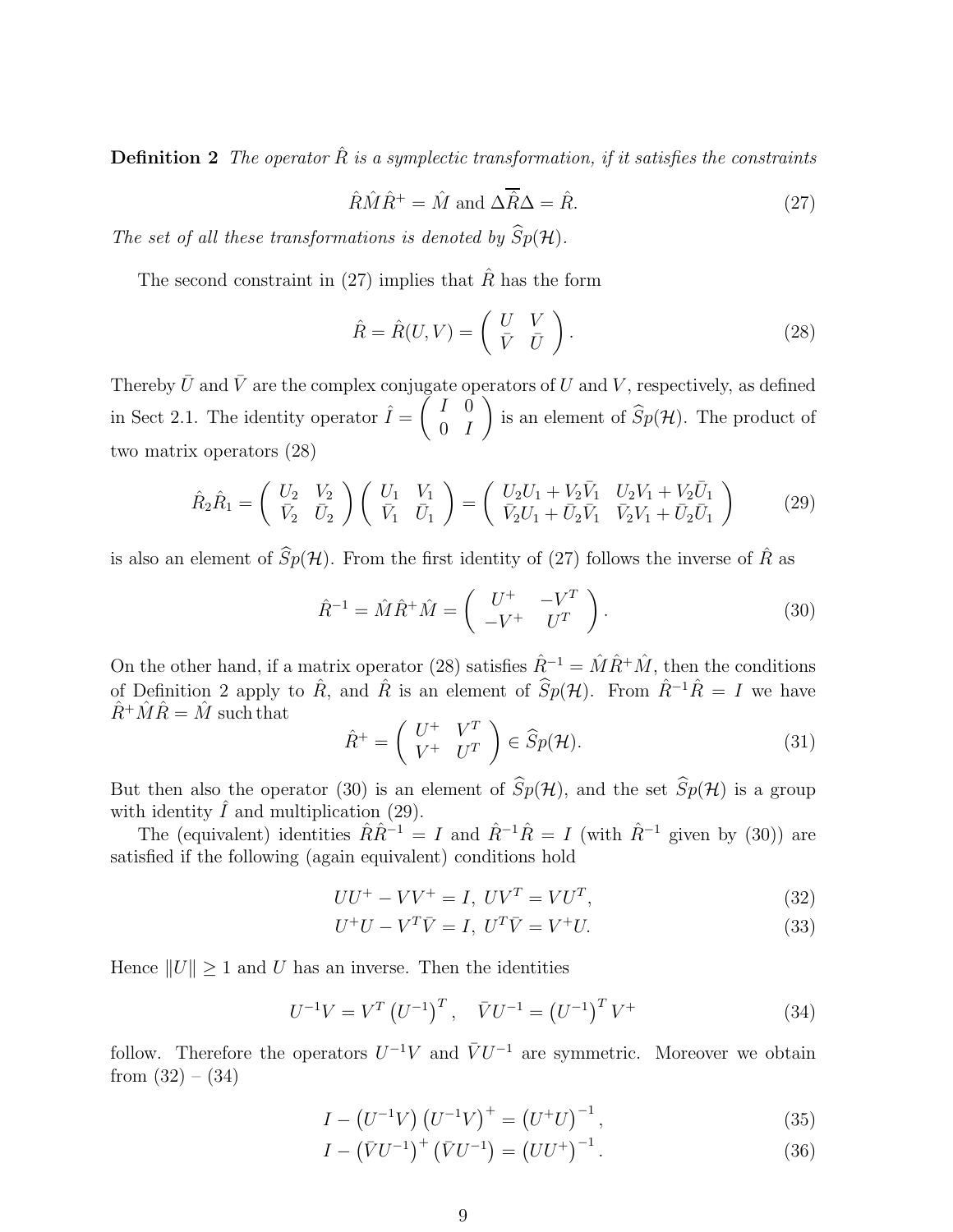The operator norms of  $U^{-1}V$  and  $\bar{V}U^{-1}$  therefore satisfy

$$
\left\|U^{-1}V\right\|^2 = \left\|\bar{V}U^{-1}\right\|^2 = 1 - \left\|U\right\|^{-2} < 1. \tag{37}
$$

The group element  $\hat{R}(U, V) \in \widehat{Sp}(\mathcal{H})$  maps  $\mathcal{H}_{diag} \subset \mathcal{H} \times \mathcal{H}^*$  into itself

$$
\hat{R}(U,V)\left(\begin{array}{c}f\\f^*\end{array}\right)=\left(\begin{array}{cc}U&V\\{\bar{V}}&\bar{U}\end{array}\right)\left(\begin{array}{c}f\\f^*\end{array}\right)=\left(\begin{array}{c}Uf+Vf^*\\{\bar{U}}f^*+\bar{V}f\end{array}\right)\in\mathcal{H}_{diag}.
$$
 (38)

The operator  $\hat{R}(U, V)$  is therefore uniquely determined by the following R-linear mapping  $R(U, V)$  on H (more precisely on  $\mathcal{H}_{\mathbb{R}}$ )

$$
R(U,V)f = Uf + Vf^*.
$$
\n(39)

The calculations presented above imply

**Lemma 4** The skew symmetric form  $(9)$  is invariant against the  $\mathbb{R}$ -linear mapping R on  $\mathcal{H}_R$  if and only if R has the form (39) where U and V are bounded operators on  $\mathcal{H}$ , which satisfy the relations (32) and (33).

In the sequel we often refer to (39) as the symplectic transformation. The product and the inverse follow from (29) and (30) as

$$
R(U_2, V_2)R(U_1, V_1) = R(U_2U_1 + V_2\bar{V}_1, U_2V_1 + V_2\bar{U}_1),
$$
\n(40)

$$
R^{-1}(U, V) = R(U^+, -V^T). \tag{41}
$$

The set of these transformations forms the group of symplectic transformations, which will be denoted by  $Sp(H)$ . The identity of the group is  $R(I, 0)$ . In order to derive a unitary representation of this group on the Fock space  $\mathcal{S}(\mathcal{H})$  an additional constraint is necessary if dim H is infinite: The operator V has to be a Hilbert-Schmidt operator [7, 26]. This constraint is stable under the group operations (40) and (41).

**Definition 3** The group  $Sp_2(\mathcal{H})$  is the subgroup of all transformations (39)  $R(U, V) \in$  $Sp(H)$  with a bounded operator  $U \in \mathcal{L}(\mathcal{H})$  and a Hilbert-Schmidt operator  $V \in \mathcal{L}_2(\mathcal{H})$ .

In [22] and [26] the elements of  $Sp_2(\mathcal{H})$  are called restricted symplectic transformations, in [6] proper canonical transformations.

Let  $U \in \mathcal{L}(\mathcal{H})$  be a unitary operator, then  $R(U, 0)$  is an isometric transformation in  $Sp_2(\mathcal{H})$ . Since  $R(U, 0)f = Uf$  for all  $f \in \mathcal{H}_{\mathbb{R}}$  we simply write U for this transformation. In [26] Lemma 2.3 it has been derived that any symplectic transformation  $R \in Sp_2(\mathcal{H})$ can be factorized in the form  $R = U_1 D U_2$ . Thereby  $U_{1,2}$  are two unitary transformations, and D is a real positive transformation in  $Sp_2(\mathcal{H})$ . This positive transformation has the form  $D = R(\cosh A, \sinh A)$  with a real self-adjoint Hilbert-Schmidt operator A on  $\mathcal{H}$ .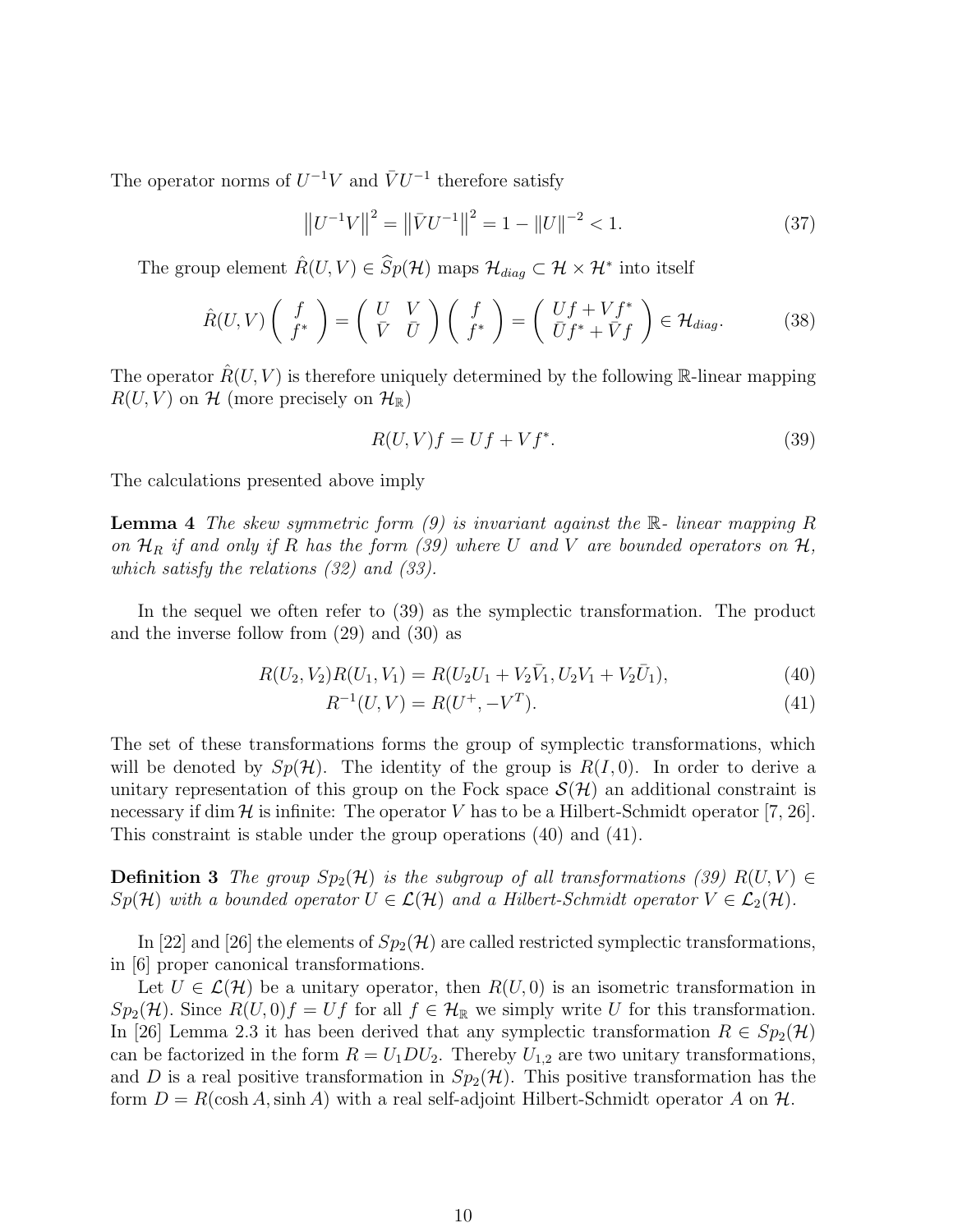## 4.2 Transformations of the Siegel disc

There is a non-linear representation of the restricted symplectic group by transformations on the Siegel disc, investigated by Siegel for the finite dimensional case [27]. Here we extend some of these results to the case of infinite dimensions.

From the definition of the Siegel disc follows that a Hilbert-Schmidt operator  $Z = Z<sup>T</sup>$ is an element of  $D_1$  if and only if

$$
I - ZZ^{+} > 0
$$
 (all eigenvalues strictly positive). (42)

**Lemma 5** For all  $R \in Sp_2(\mathcal{H})$  the transformation

$$
Z \to \widetilde{Z} = \zeta(R; Z) := (UZ + V) \left(\overline{U} + \overline{V}Z\right)^{-1} = \left(U^+ + ZV^+\right)^{-1} \left(V^T + ZU^T\right) \tag{43}
$$

is an automorphism of the set  $D_1$ . Thereby the group  $Sp_2(\mathcal{H})$  acts transitively on  $D_1$ .

**Proof.** For  $R \in Sp_2(\mathcal{H})$  we have  $V \in \mathcal{L}_2(\mathcal{H})$ , and  $\widetilde{Z}$  is a Hilbert-Schmidt operator. From (37)  $||U^{-1}V||^2 = ||\bar{V}U^{-1}||^2 = 1 - ||U||^{-2} < 1$  and  $|Z| < 1$  we know that  $||U^{-1}VZ|| < 1$ , therefore the operator  $U + VZ = U(I + U^{-1}VZ)$  is invertible. Hence

$$
I - \widetilde{Z}\widetilde{Z}^+ = I - (U^+ + ZV^+)^{-1} (ZU^T + V^T) (\bar{U}Z^+ + \bar{V}) (U + VZ^+)^{-1}
$$
  
=  $(U^+ + ZV^+)^{-1} \{ (U^+ + ZV^+) (U + VZ^+) - (ZU^T + V^T) (\bar{U}Z^+ + \bar{V}) \} (U + VZ^+)^{-1}$   
=  $(U^+ + ZV^+)^{-1} \{ I - ZZ^+ \} (U + VZ^+)^{-1} > 0,$ 

since  $I - ZZ^+ > 0$ .

The proof of the transitivity follows as in the finite dimensional case, see [27]. Let  $Z \in \mathbf{D}_1$ then  $I - ZZ^+ > 0$  and we can determine a  $U \in \mathcal{L}(\mathcal{H})$  such that  $U (I - ZZ^+) U^+ = I$ . A special choice is  $U = (I - ZZ^{\dagger})^{-\frac{1}{2}} \geq I$ . The pair U and  $V = UZ \in \mathcal{L}_2(\mathcal{H})$  satisfies the identities (32), and we easily derive  $\zeta(R;0) = U^{+-1}V^T = Z$ .

The mapping  $\zeta$  satisfies the rules

$$
\begin{aligned} \zeta(id; Z) &= Z\\ \zeta(R_2; \zeta(R_1; Z)) &= \zeta(R_2 R_1; Z). \end{aligned} \tag{44}
$$

Hence  $R \to \zeta(R; .)$  is a (nonlinear) representation of the group  $Sp(H)$ . If  $R = R(U, 0)$ with a unitary operator U then  $\zeta$  has the simple form  $\zeta(R; Z) = UZU<sup>T</sup>$ .

## 5 Unitary representations of the symplectic group

A unitary ray representation of  $Sp_2(\mathcal{H})$  in  $\mathcal{S}(\mathcal{H})$  has the following properties:

$$
R \in Sp_2(\mathcal{H}) \longrightarrow T(R) \text{ unitary operator on } \mathcal{S}(\mathcal{H})
$$
  
\n
$$
T(id) = I, T^{-1}(R) = T^+(R) = T(R^{-1})
$$
  
\n
$$
T(R_2)T(R_1) = \chi(R_2, R_1)T(R_2R_1)
$$
  
\nwith  $\chi(R_2, R_1) \in \mathbb{C}, |\chi(R_2, R_1)| = 1.$  (45)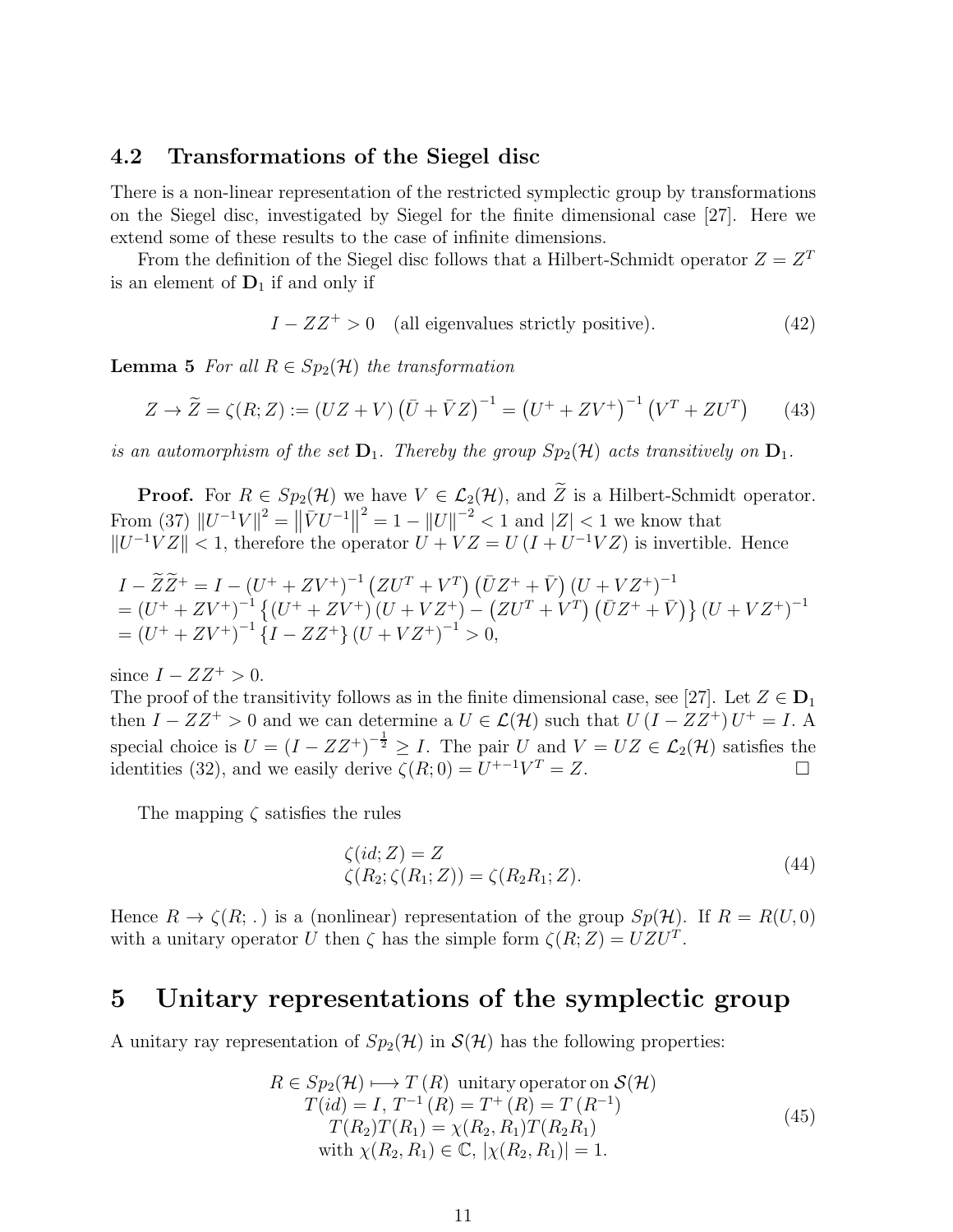In this section we construct a unitary ray representation by giving an explicit formula for  $T(R)$  acting on ultracoherent states. As a first step  $T(R)$  is defined as an isometric operator on the set of exponential vectors in Sect 5.1.1. This operator can be extended by linearity and continuity to a unitary operator on the Fock space. In Sect. 5.1.2 we derive an explicit formula for the action of  $T(R)$  on ultracoherent vectors. In Sect. 5.1.3 we prove that  $R \in Sp_2(\mathcal{H}) \longrightarrow T(R)$  is a ray representation on the linear span of all ultracoherent vectors. Hence  $T(R)$  is a unitary ray representation of the restricted symplectic group on  $\mathcal{S}(\mathcal{H})$ . Finally we prove in Sect. 5.2 that the operators  $T(R)$  are Bogoliubov transformations, i.e. they generate homogeneous linear canonical transformations.

## 5.1 Representation of the group  $Sp_2(\mathcal{H})$

#### 5.1.1 Ansatz for coherent states

Let  $R = R(U, V)$  be a symplectic transformation of the group  $Sp_2(\mathcal{H})$  – i.e.,  $U \in \mathcal{L}(\mathcal{H})$ and  $V \in \mathcal{L}_2(\mathcal{H})$  – then  $|U| := \sqrt{UU^+} = \sqrt{I + VV^+} \geq I$  has the property  $|U| - I \in \mathcal{L}_1(\mathcal{H})$ and the determinants det  $|U| \geq 1$  and det  $|U|^{-1} = (\det |U|)^{-1}$  are well defined.

The representation  $T(R)$  of the group  $Sp_2(\mathcal{H})$  is now defined on the set of exponential vectors by

$$
T(R) \exp f := (\det |U|)^{-\frac{1}{2}} \Phi \left( U^{+-1} V^T, U^{+-1} f \right) \exp \left( -\frac{1}{2} \left\langle f \mid V^+ U^{+-1} f \right\rangle \right). \tag{46}
$$

Since V is a Hilbert-Schmidt operator, the relations  $(34)$  and  $(37)$  imply that the mapping  $U^{+1}V^{T} = V\bar{U}^{-1}$  is an element of the Siegel unit disc. Hence the ultracoherent vector is an element of the Fock space  $\mathcal{S}(\mathcal{H})$ . In the special case of a unitary transformation  $R(U, 0)$  with U unitary the ansatz (46) has the simple form  $T(R)$  exp  $f = \exp(Uf)$  such that, see  $(5)$ ,

$$
T(R(U,0)) = \Gamma(U). \tag{47}
$$

The transformation  $T(R)$  defined in (46) can then be extended by linearity onto the linear span  $\mathcal{S}_{coh}(\mathcal{H})$  of all exponential vectors. Thereby the identity of the group  $R(I_{\mathcal{H}}, 0)$ is mapped onto the unit operator on  $\mathcal{S}_{coh}(\mathcal{H})$ . In the subsequent part of this Section it is shown that  $R \in Sp_2(\mathcal{H}) \to T(R)$  is actually a unitary ray representation of the group  $Sp_2(\mathcal{H})$  on the Fock space  $\mathcal{S}(\mathcal{H})$ .

**Lemma 6** The operator  $(46)$  has a unique extension to a linear unitary mapping on  $\mathcal{S}(\mathcal{H})$ .

**Proof.** For the proof of this statement we calculate the inner product

$$
(T(R) \exp f | T(R) \exp g) = \det |U|^{-1} \exp \left(-\frac{1}{2} \overline{\langle f | V^+ U^{+-1} f \rangle} - \frac{1}{2} \langle g | V^+ U^{+-1} g \rangle \right) \times \left(\Phi \left( U^{+-1} V^T, U^{+-1} f \right) | \Phi \left( U^{+-1} V^T, U^{+-1} g \right) \right).
$$

The inner product

$$
\begin{split} \left(\Phi\left(U^{+-1}V^{T},\,U^{+-1}f\right)\mid\Phi\left(U^{+-1}V^{T},\,U^{+-1}g\right)\right) &= \det\left(I - U^{+-1}V^{T}\bar{V}U^{-1}\right)^{-\frac{1}{2}}\\ &\times\exp\left(\frac{1}{2}\left\langle U^{+-1}g\mid D\;U^{+-1}g\right\rangle + \frac{1}{2}\langle U^{+-1}f\mid D\;U^{+-1}f\rangle\right) \\ &\times\exp\left\langle U^{T-1}f^{*}\mid (I - U^{+-1}V^{T}\bar{V}U^{-1})^{-1}\;U^{+-1}g\right\rangle, \end{split}
$$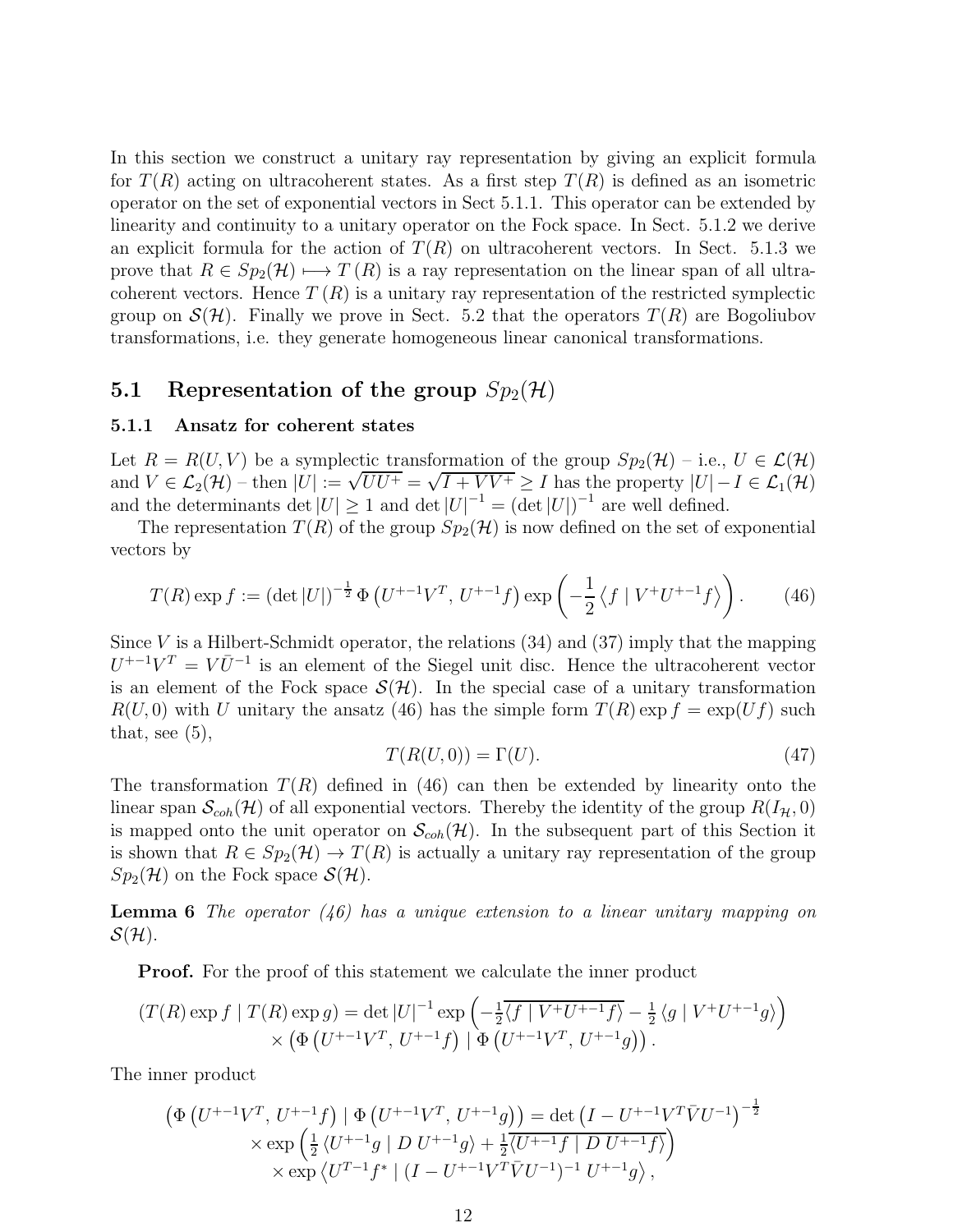follows from (14). Thereby D is given by  $D = \bar{V}U^{-1}(I - U^{+-1}V^T\bar{V}U^{-1})^{-1}$ . Since  $I - U^{+-1}V^T\bar{V}U^{-1} \stackrel{(\text{36})}{=} (UU^+)^{-1}$  we have  $D = \bar{V}U^+$  and det  $(I - U^{+-1}V^T\bar{V}U^{-1}) =$  $(\det |U|)^{-2}$ . We finally obtain

$$
(T(R)\exp f \mid T(R)\exp g) = (\exp f \mid \exp g)
$$
\n(48)

for all  $f, g \in \mathcal{H}$ . Lemma 2 then implies that  $T(R)$  can be extended to an isometric mapping, which we denote by the same symbol.

The calculation of  $(\exp g \mid T^+(R) \exp f) = (T(R) \exp g \mid \exp f)$  using (14) yields

$$
T^{+}(R) \exp f = (\det |U|)^{-\frac{1}{2}} \Phi \left( -U^{-1}V, U^{-1}f \right) \exp \frac{1}{2} \left\langle f \mid \bar{V}U^{-1}f \right\rangle. \tag{49}
$$

Inserting (30) into (46) we obtain

$$
T(R^{-1}) = T^{+}(R),
$$
\n(50)

first on  $\mathcal{S}_{coh}(\mathcal{H})$  and by continuity on  $\mathcal{S}(\mathcal{H})$ . Since  $T(R^{-1})$  is isometric the operator  $T^+(R)$ is also an isometric mapping. Hence  $T(R)$  is unitary.

**Remark 2** If H is finite dimensional, we can use the determinant  $\det U$  (instead of det  $|U|$ ) in the definition (46).

**Remark 3** The representations of the finite dimensional symplectic group have been investigated in  $(5, 13, 16)$  using the complex wave representation of the Fock space. These authors calculate the kernel function  $(\exp g \mid T(R) \exp f)$  of the operator  $T(R)$ . The ansatz (46) is motivated by these papers.

#### 5.1.2 Extension to ultracoherent vectors

With help of the relation (14) we can derive a closed formula for  $T(R)$  operating on ultracoherent vectors

$$
(\exp z | T(R)\Phi(Z, f)) = (T^+(R) \exp z | \Phi(Z, f))
$$
  
\n
$$
\stackrel{(49)}{=} (\det |U|)^{-\frac{1}{2}} (\Phi (-U^{-1}V, U^{-1}z) | \Phi(Z, f)) \exp \frac{1}{2} \overline{\langle z | \bar{V}U^{-1}z \rangle}
$$
  
\n
$$
\stackrel{(14)}{=} (\det |U|)^{-\frac{1}{2}} (\det(I + ZV^+U^{+-1}))^{-\frac{1}{2}} \exp \left(\frac{1}{2} \langle z^* | V\bar{U}^{-1}z^* \rangle + \frac{1}{2} \langle \bar{U}^{-1}z^* | C\bar{U}^{-1}z^* \rangle\right)
$$
  
\n
$$
\times \exp \left(\langle \bar{U}^{-1}z^* | (I + ZV^+U^{+-1})^{-1}f \rangle + \frac{1}{2} \langle f | Df \rangle\right)
$$
  
\n(51)

with the operators

$$
C = (I + ZV^{+}U^{+-1})^{-1}Z,
$$
  
\n
$$
D = -V^{+}(U^{+} + ZV^{+})^{-1}.
$$
\n(52)

Since  $U^{+-1}C\bar{U}^{-1} + V\bar{U}^{-1} = (U^+ + ZV^+)^{-1}(V^T + ZU^T) = \zeta(R; Z)$ , we finally obtain

$$
T(R) \Phi(Z, f) = (\det |U|)^{-\frac{1}{2}} (\det(I + ZV^+U^{+-1}))^{-\frac{1}{2}} \times \Phi(\zeta(R; Z), (U^+ + ZV^+)^{-1}f) \exp(-\frac{1}{2}\langle f | V^+(U^+ + ZV^+)^{-1}f \rangle).
$$
\n(53)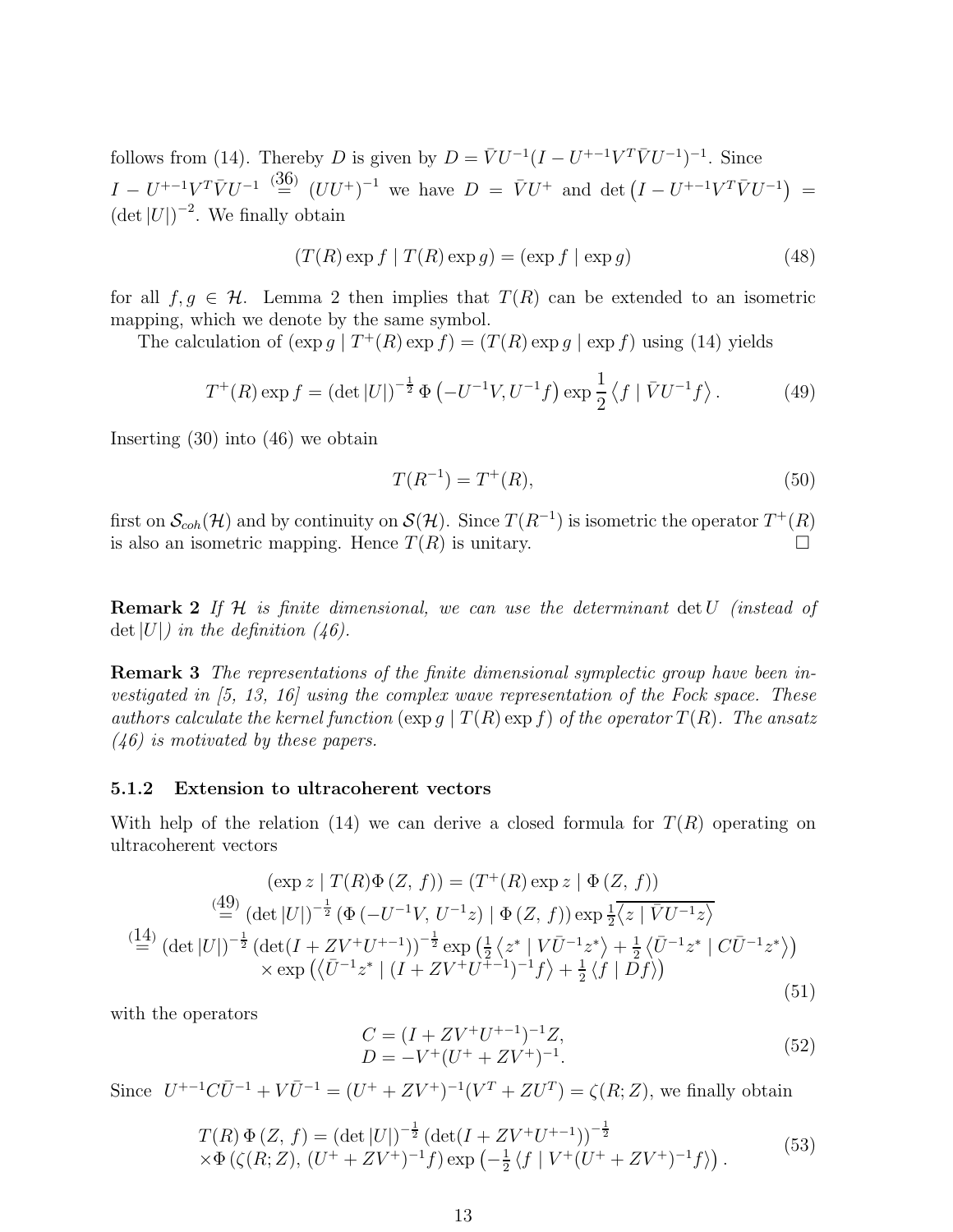## 5.1.3 The multiplication law

In the next step we prove

$$
T(R_2)T(R_1) = \chi(R_2, R_1)T(R_3) \text{ if } R_2R_1 = R_3 \tag{54}
$$

with a multiplier  $\chi(R_2, R_1) \in \mathbb{C}$ ,  $|\chi(R_2, R_1)| = 1$ .

Let

$$
Z_1 = \zeta(R_1; Z) = (U_1^+ + ZV_1^+)^{-1}(V_1^T + ZU_1^T)
$$
  
\n
$$
Z_2 = \zeta(R_2; Z_1) = \zeta(R_3; Z)
$$
\n(55)

see  $(44)$ , then we obtain from  $(53)$ 

$$
T(R_1)\Phi(Z, f) = (\det |U_1|)^{-\frac{1}{2}} (\det(I + ZV_1^+U_1^{+-1}))^{-\frac{1}{2}}
$$
  
× $\Phi$  (Z<sub>1</sub>, (U<sub>1</sub><sup>+</sup> + ZV<sub>1</sub><sup>+</sup>)<sup>-1</sup>f) exp (- $\frac{1}{2}$  \langle f | V<sub>1</sub><sup>+</sup>(U<sub>1</sub><sup>+</sup> + ZV<sub>1</sub><sup>+</sup>)<sup>-1</sup>f $)$ 

and

$$
T(R_2)T(R_1)\Phi(Z, f)
$$
  
=  $(\det |U_2|)^{-\frac{1}{2}} (\det (I + Z_1 V_2^+ U_2^{+-1}))^{-\frac{1}{2}} (\det |U_1|)^{-\frac{1}{2}} (\det (I + Z V_1^+ U_1^{+-1}))^{-\frac{1}{2}}$   
\n $\times \Phi (Z_2, (U_2^+ + Z_1 V_2^+)^{-1} (U_1^+ + Z V_1^+)^{-1} f)$   
\n $\times \exp(-\frac{1}{2} \langle (U_1^+ + Z V_1^+)^{-1} f | V_2^+ (U_2^+ + Z_1 V_2^+)^{-1} (U_1^+ + Z V_1^+)^{-1} f \rangle)$   
\n $\times \exp(-\frac{1}{2} \langle f | V_1^+ (U_1^+ + Z V_1^+)^{-1} f \rangle).$  (56)

The tensor of second degree in the exponent immediately follows as  $Z_2 = \zeta(R_2; Z_1)$  $\zeta(R_3; Z)$ . The operator product  $(U_2^+ + Z_1V_2^+)^{-1}(U_1^+ + ZV_1^+)^{-1}$  is calculated with

$$
U_2^+ + Z_1 V_2^+ = (U_1^+ + Z V_1^+)^{-1} ((U_1^+ + Z V_1^+) U_2^+ + (V_1^T + Z U_1^T) V_2^+)
$$
  
= 
$$
(U_1^+ + Z V_1^+)^{-1} (U_1^+ U_2^+ + Z V_1^+ U_2^+ + V_1^T V_2^+ + Z U_1^T V_2^+) = (U_1^+ + Z V_1^+)^{-1} (U_3^+ + Z V_3^+)
$$

as

$$
(U_2^+ + Z_1 V_2^+)^{-1} (U_1^+ + Z V_1^+)^{-1} = (U_3^+ + Z V_3^+)^{-1}.
$$
\n
$$
(57)
$$

Hence we obtain

$$
T(R_2)T(R_1)\Phi(Z, f) = \chi T(R_3)\Phi(Z, f)
$$
  
 
$$
\times \exp\left(-\frac{1}{2}\left(\alpha_{12} - \langle f | V_3^+(U_3^+ + ZV_3^+)^{-1}f \rangle\right)\right) \tag{58}
$$

with

$$
\chi = \sqrt{\frac{\det|U_3|}{\det|U_1|\det|U_2|}}\sqrt{\frac{\det(I + ZV_3^+U_3^{+-1})}{\det(I + ZV_1^+U_1^{+-1})\det(I + Z_1V_2^+U_2^{+-1})}}
$$
(59)

and

$$
\alpha_{12} = \left\langle (U_1^+ + ZV_1^+)^{-1}f \mid V_2^+(U_2^+ + Z_1V_2^+)^{-1}(U_1^+ + ZV_1^+)^{-1}f \right\rangle \n+ \left\langle f \mid V_1^+(U_1^+ + ZV_1^+)^{-1}f \right\rangle.
$$
\n(60)

Now we choose  $Z = 0$ . Then (59) simplifies to

$$
\chi(R_2, R_1) = \sqrt{\frac{\det |U_3|}{\det |U_1| \det |U_2| \det (U_1^{+-1} U_3^+ U_2^{+-1})}},\tag{61}
$$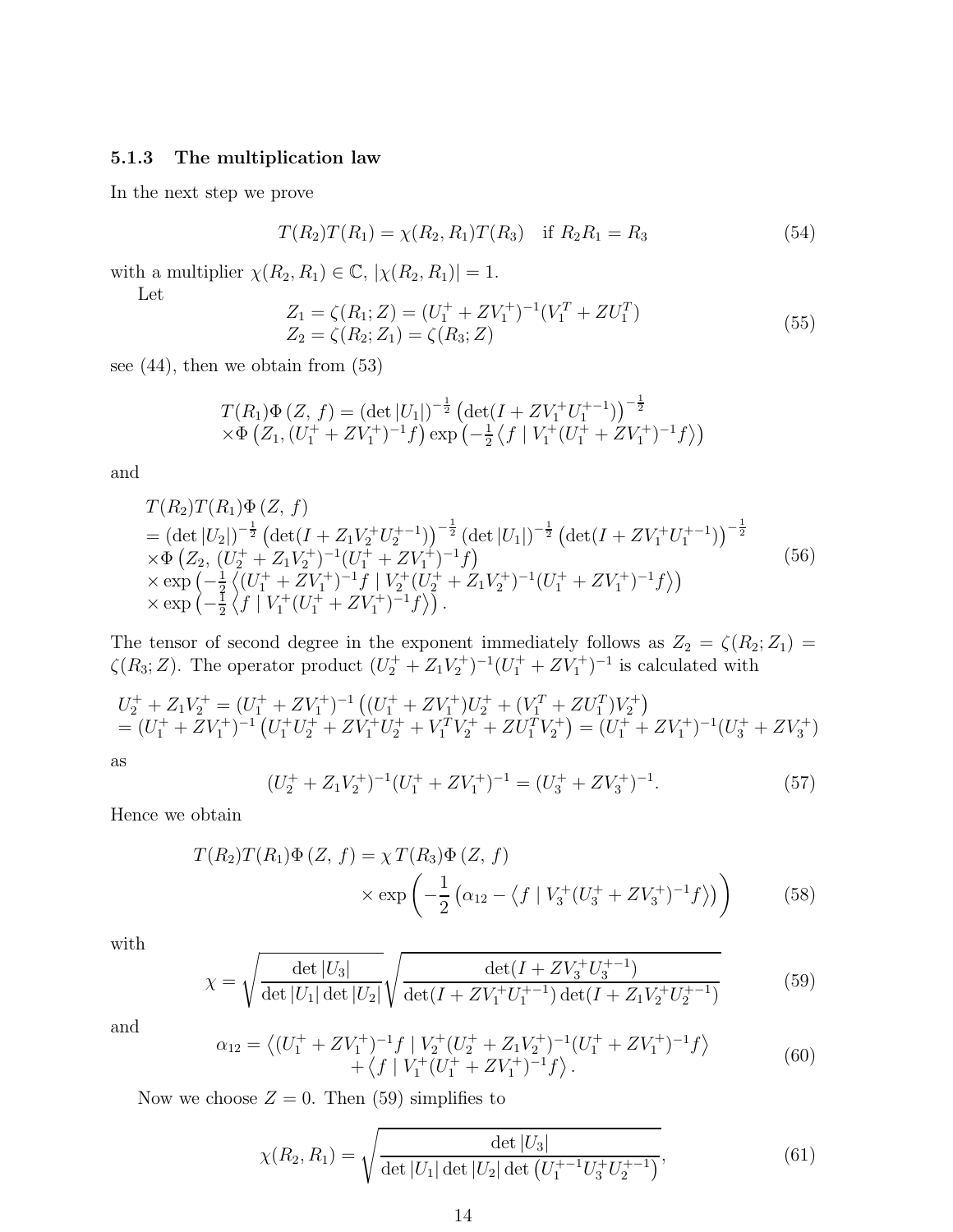which depends only on the group elements. In the next step we evaluate (60) for  $Z = 0$ 

$$
\alpha_{12} = \left\langle U_1^{+-1}f \mid V_2^+(U_2^+ + U_1^{+-1}V_1^TV_2^+)^{-1}U_1^{+-1}f \right\rangle + \left\langle f \mid V_1^+U_1^{+-1}f \right\rangle
$$
  
=  $\left\langle f \mid (\bar{U}_1^{-1}V_2^+(U_2^+ + U_1^{+-1}V_1^TV_2^+)^{-1}U_1^{+-1} + V_1^+U_1^{+-1}) f \right\rangle.$ 

Since  $(U_2^+ + U_1^{+-1}V_1^TV_2)^{-1} = (U_1^+U_2^+ + V_1^TV_2)^{-1}U_1^+$  we have

$$
\bar{U}_1^{-1}V_2^+(U_2^+ + U_1^{+-1}V_1^TV_2^+)^{-1}U_1^{+-1} + V_1^+U_1^{+-1}
$$
\n
$$
= (V_1^+U_1^{+-1} (U_1^+U_2^+ + V_1^TV_2^+) + \bar{U}_1^{-1}V_2^+) (U_1^+U_2^+ + V_1^TV_2^+)^{-1}
$$
\n
$$
\stackrel{(29)(34)}{=} (V_1^+U_2^+ + \bar{U}_1^{-1}(\bar{V}_1V_1^T + I)V_2^+) U_3^{+-1}
$$
\n
$$
\stackrel{(32)}{=} (V_1^+U_2^+ + \bar{U}_1^{-1}\bar{U}_1U_1^TV_2^+) U_3^{+-1} = (V_1^+U_2^+ + U_1^TV_2^+) U_3^{+-1} (29) V_3^+U_3^{+-1},
$$

such that

$$
\alpha_{12} = \langle f | V_3^+ U_3^{+-1} f \rangle. \tag{62}
$$

The identity (58) together with (61) and (62) imply

$$
T(R_2)T(R_1)\exp f = \chi(R_1, R_2) T(R_3)\exp f \tag{63}
$$

for all  $f \in \mathcal{H}$ . But then (54) is true as an operator identity. Since we already know that the operators  $T(R)$  are unitary, the modulus of  $\chi$  is  $|\chi(R_1, R_2)| = 1$ .

**Remark 4** The identity (50) implies  $\chi(R, R^{-1}) = \chi(R^{-1}, R) = 1$ .

**Remark 5** Since det  $|KUK^{-1}|$  = det |U| the definition (46) implies that

$$
T(KRK^{-1}) = \Gamma(K)T(R)\Gamma(K^{+})
$$
\n(64)

holds for all unitary transformations K and all  $R \in Sp_2(\mathcal{H})$  without additional phase factor.

**Remark 6** If H is finite dimensional, the determinant det U (instead of det  $|U|$ ) can be used in the definition (46). Then the multiplier  $\chi(R_1, R_2)$  takes only the values  $\pm 1$ , see  $[5]$ .

### 5.2 Weyl operators and Bogoliubov transformations

In this Section we prove that the operators  $T(R)$  are Bogoliubov transformations as defined in Sect.3.2.

Given  $f, g \in \mathcal{H}$  and  $R(U, V) \in Sp_2(\mathcal{H})$  we first calculate

$$
T(R)W(f) \exp g \stackrel{(18)}{=} \exp(-\langle f^* | g \rangle - \frac{1}{2} ||f||^2) T(R) \exp(f+g)
$$
  
=  $(\det |U|)^{-\frac{1}{2}} \Phi(U^{+-1}V^T, U^{+-1}(f+g))$   
 $\times \exp(-\langle f^* | g \rangle - \frac{1}{2} ||f||^2 - \frac{1}{2} \langle f+g | V^+U^{+-1}(f+g) \rangle).$  (65)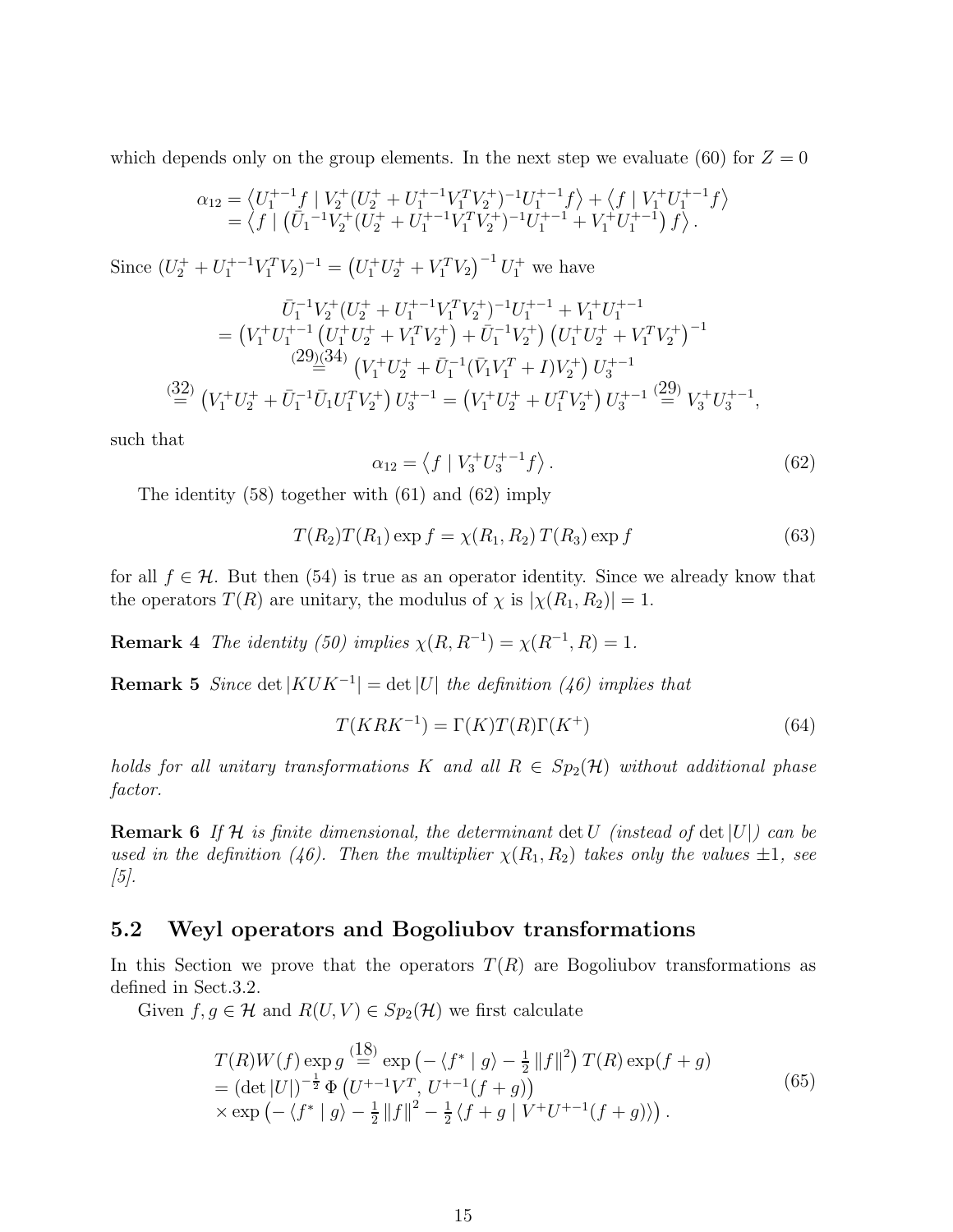On the other hand  $W(Rf)T(R)$  exp g follows as

$$
W(Rf)T(R) \exp g \stackrel{(46)}{=} \det |U|^{-\frac{1}{2}} \exp \left(-\frac{1}{2} \langle g | V\bar{U}^{-1}g \rangle\right) \times W(Uf + Vf^*) \Phi \left(V\bar{U}^{-1}, U^{+-1}g\right) \n\stackrel{(20)}{=} (\det |U|)^{-\frac{1}{2}} \exp \left(-\frac{1}{2} \langle g | V^+U^{+-1}g \rangle - \langle \bar{U}f^* + \bar{V}f | U^{+-1}g \rangle\right) \times \exp \left(+\frac{1}{2} \langle \bar{U}f^* + \bar{V}f | V\bar{U}^{-1}(\bar{U}f^* + \bar{V}f) - (Uf + Vf^*) \rangle\right) \times \Phi \left(U^{+-1}V^T, Uf + Vf^* + U^{+-1}g - V\bar{U}^{-1}(\bar{U}f^* + \bar{V}f)\right) \n= (\det |U|)^{-\frac{1}{2}} \Phi \left(U^{+-1}V^T, U^{+-1}(f+g)\right) \times \exp(-\langle f^* | g \rangle - \frac{1}{2} ||f||^2 - \frac{1}{2} \langle f + g | V^+U^{+-1}(f+g) \rangle).
$$
\n(66)

The last identity follows using (34) and (35). Hence we have derived the identity  $T(R)W(f) = W(Rf)T(R)$  on  $\mathcal{S}_{coh}(\mathcal{H})$ . But then (24) is true on  $\mathcal{S}(\mathcal{H})$  for all homogeneous canonical transformations  $S = T(R)$ ,  $R \in Sp_2(\mathcal{H})$ .

## 6 Concluding remarks

In this paper we have given a self-contained construction of the unitary representation of the (in)finite dimensional symplectic group on the Fock space. The operators are first defined on the linear span of all exponential vectors (coherent states) and then extended onto the minimal linear set, which is closed under the action of Weyl operators and of homogeneous linear canonical transformations. Actually, the calculations of the paper show that any ultracoherent vector  $\Phi(A, f)$  has a representation  $\Phi(A, f) = const \cdot W(h)T(R) 1_{vac}$ where  $1_{vac}$  is the vacuum state of the Fock space,  $W(h)$  is a Weyl operator and  $T(R)$  is a Bogoliubov transformation. This follows from the transitivity of the action of  $Sp_2(\mathcal{H})$  on the Siegel disc, see Lemma 5, and from the formulas (20) and (75). The states  $T(R) 1_{vac}$ are the squeezed vacua of quantum optics. Our presentation of canonical transformations is therefore useful for applications in quantum optics and in quantum computation [3, 14, 15].

The constructions given in Sect. 5.1 are independent from the explicit representation of the Fock space. Nevertheless we would like to mention two of these representations:

- 1. The complex wave representation or Bargmann-Fock representation uses a reproducing kernel Hilbert space, see Remark 1. The operators  $T(R)$  have integral kernels  $(\exp q \mid T(R) \exp f)$  also in the infinite dimensional case. These kernels can easily be calculated from (46). They differ from the kernels for the finite dimensional group as given in [5, 13, 16] only by the choice of the determinant, see Remark 2.
- 2. The real wave representation or Wiener-Segal representation, see [2, 21], is closely related to the self-adjoint canonical field and momentum variables. To transfer the method of Sect 5.1 to this representation one has to use the real form of the symplectic group, and the Siegel disc has to be substituted by the Siegel upper half plane (operators of  $\mathcal{L}_{2sym}$  with a positive imaginary part). The ultracoherent vectors are Gaussian functions in the position variable. Also in this case it is possible to implement Bogoliubov transformations by integral transforms [18, 19].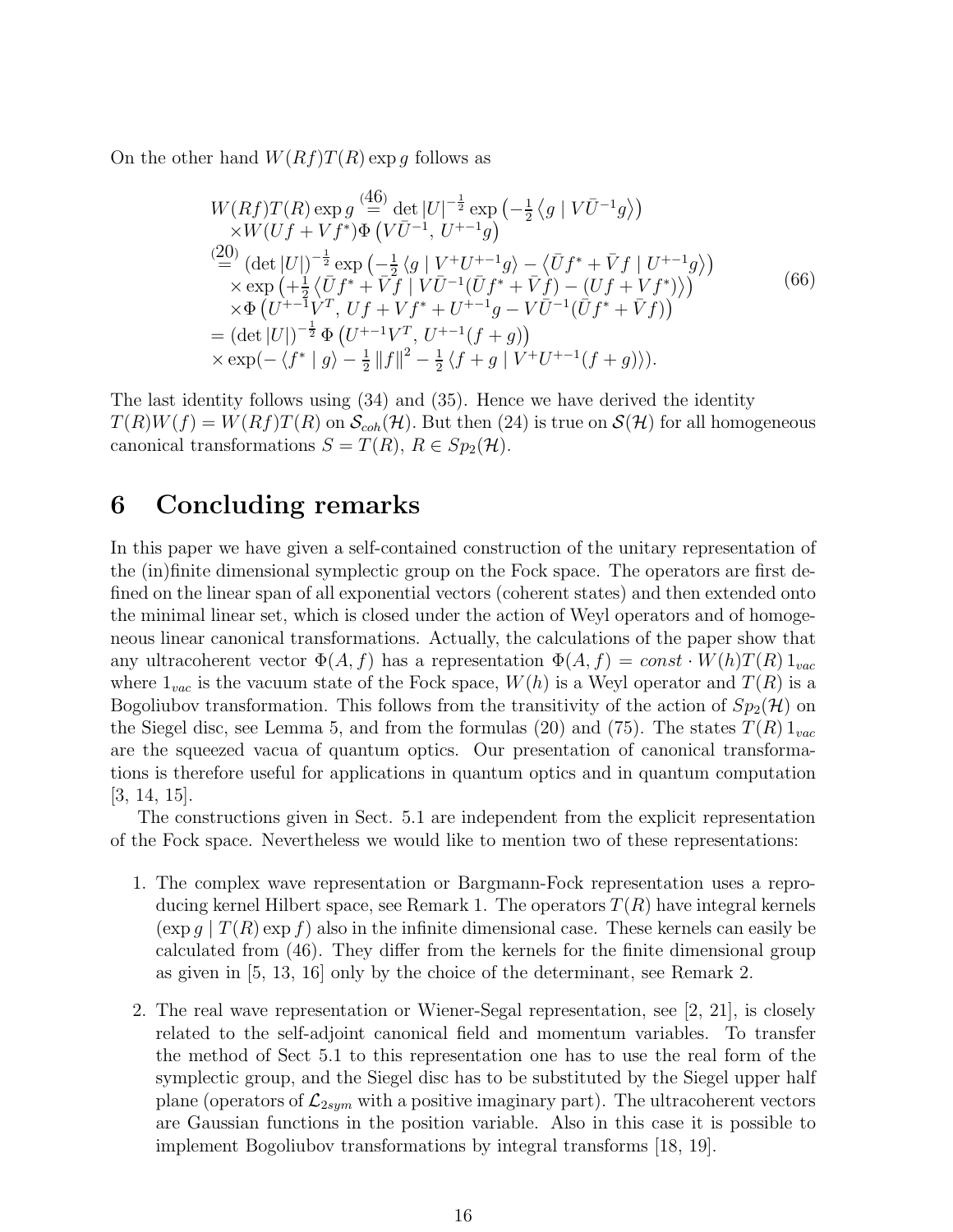The explicit construction of  $T(R)$  on a dense domain of definition – in this case on ultracoherent vectors – has some advantage for the investigation of one-parameter subgroups and their generators. In the infinite dimensional case the group  $Sp_2(\mathcal{H})$  is still a topological group [26], but the one-parameter subgroups may have unbounded generators. A Lie group structure has been imposed only under the additional restriction to bounded generators, see Chapter 3 of [22]. For applications in quantum field theory one would like to consider subgroups with unbounded generators. Take as example a free field with an unbounded positive one-particle Hamiltonian  $M = M$ . The domain of definition of M is the dense set  $\mathcal{D}(M) \subset \mathcal{H}$ . With  $U_0(t) = \exp(-iMt)$  we denote the corresponding unitary group on H. The linear set  $\mathcal{D}_F = span \{ \exp f \mid f \in \mathcal{D}(M) \}$  is dense in  $\mathcal{S}(\mathcal{H})$ , and the free field Hamiltonian  $H_F = d\Gamma(M)$  is defined on  $\mathcal{D}_F$  by  $d\Gamma(M)$  exp  $f =$  $Mf \vee \exp f$ . The unitary group  $\exp(-iH_F t) = \Gamma(U_0(t))$  is a one parameter subgroup of proper canonical transformations. If we now submit the free field to a homogeneous canonical transformation  $S = T(R_1)$  with  $R_1 = R(U_1, V_1) \in Sp_2(\mathcal{H})$ , then the resulting unitary group in  $\mathcal{S}(\mathcal{H})$  is  $S \exp(-iH_F t)S^{-1} = T(R_2(t))$  with  $R_2(t) = R(U_1U_0(t)U_1^+ V_1U_0(-t)V_1^+$ ,  $-U_1U_0(t)V_1^T + V_1U_0(-t)U_1^T$ . The generator of this group is the Hamiltonian of the transformed free field. Formal differentiation of  $T(R_2(t))$  to obtain the Hamiltonian is misleading, as expressions like  $U_1 M U_1^+ + V_1 M V_1^+$  might not be defined because M is unbounded. But our equation (46) gives an explicit formula for a domain of analytic vectors for this Hamiltonian within the set of ultracoherent vectors:  $\mathcal{D} = T(R_1)\mathcal{D}_F$ .

A related application is the investigation of the representation of general one-parameter subgroups of the symplectic group. The complexity of this problem can be seen from the paper [12], where results on the basis of the white noise calculus have been derived.

## A Calculations for ultracoherent vectors

### A.1 Norm estimates for the tensor product

The symmetric tensor product is well defined on the algebra  $\mathcal{S}_{fin}(\mathcal{H})$ . To extend it to a larger space we introduce a family of Hilbert norms [20]. For Let  $F = \sum_n F_n \in \mathcal{S}_{fin}(\mathcal{H})$ with  $F_n \in \mathcal{H}^{\vee n}$  then the norm  $||F||_{(\alpha)}$ ,  $\alpha > 0$ , is defined by

$$
||F||_{(\alpha)}^2 = \sum_n \alpha^{-2n} ||F_n||_n^2.
$$
 (67)

Thereby  $\|\cdot\|_n$  is the Hilbert norm of  $\mathcal{H}^{\vee n}$  introduced in Sect. 2.1. The completion of  $\mathcal{S}_{fin}(\mathcal{H})$  with respect to the norm (67) is called  $\mathcal{S}^{(\alpha)}(\mathcal{H})$ . We obviously have  $\mathcal{S}^{(1)}(\mathcal{H})=$  $\mathcal{S}(\mathcal{H})$  and

$$
||F|| = ||F||_{(1)} \le ||F||_{(\alpha)} \text{ if } \alpha \in (0, 1],
$$
  

$$
||F_n||_n \le \alpha^n ||F||_{(\alpha)} \text{ if } \alpha > 0.
$$
 (68)

Lemma 7 The following statements are true:

1. For  $\alpha \in (0,1]$  the algebras  $\mathcal{S}_{fin}(\mathcal{H})$  and  $\mathcal{S}_{coh}(\mathcal{H})$  are dense linear subsets of  $\mathcal{S}^{(\alpha)}(\mathcal{H})$ , and  $\mathcal{S}^{(\alpha)}(\mathcal{H})$  is a dense linear subset of  $\mathcal{S}(\mathcal{H})$ .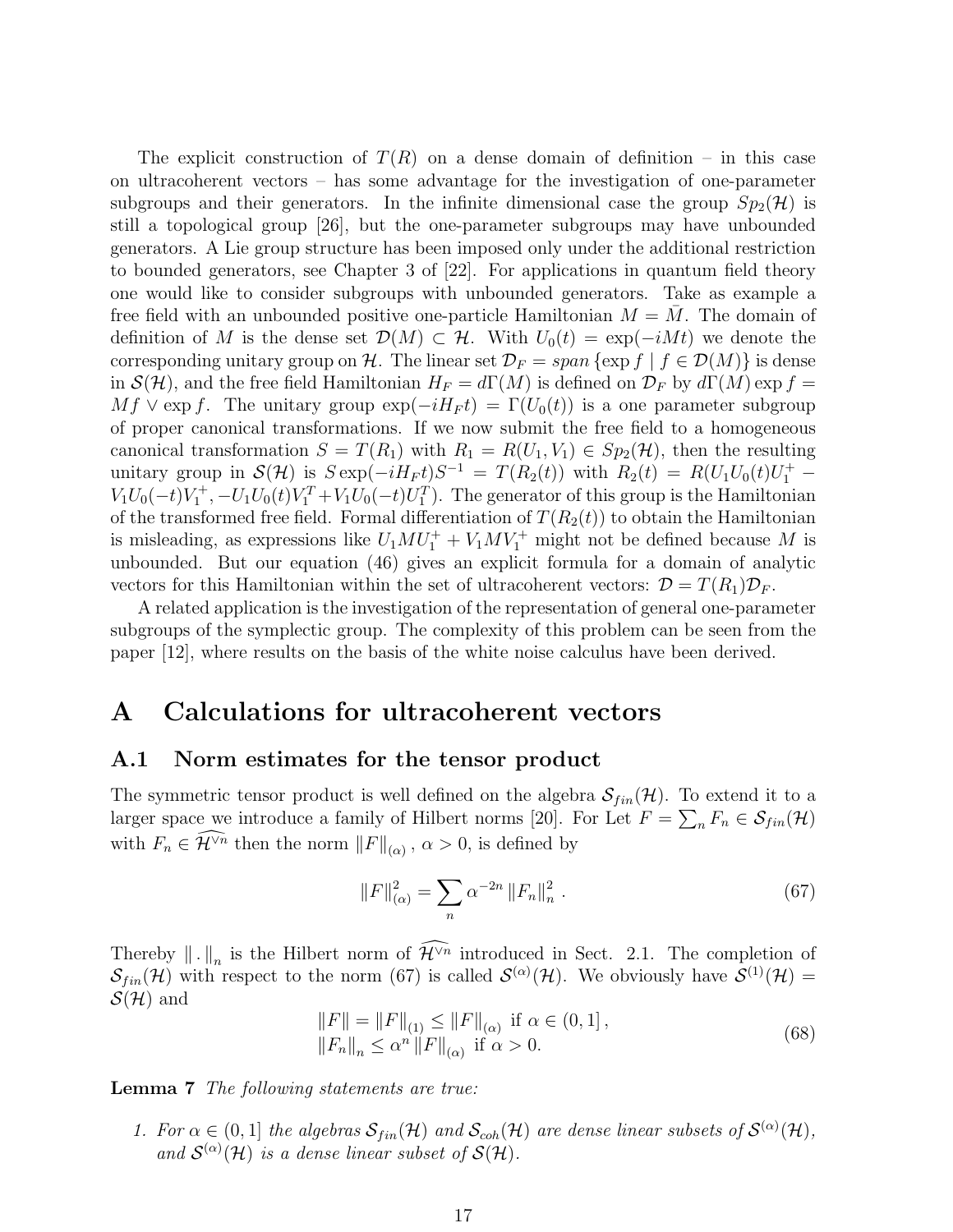- 2. Let  $A \in \mathbf{D}_1$  then  $\exp \Omega(A) \in \mathcal{S}^{(\alpha)}(\mathcal{H})$  with  $\alpha \in (\|A\|, 1].$
- 3. Let  $0 < \alpha, \beta, \gamma < 1$  with  $\alpha + \beta < \gamma \leq 1$ , then there exists a constant  $c_{\alpha\beta\gamma}$  such that

$$
||F \vee G||_{(\gamma)} \le c_{\alpha\beta\gamma} ||F||_{(\alpha)} ||G||_{(\beta)}
$$
\n(69)

for all F,  $G \in \mathcal{S}_{fin}(\mathcal{H})$ .

**Proof.** 1) The norm (67) of an exponential vector  $\exp f$ ,  $f \in \mathcal{H}$ , is  $\|\exp f\|_{(\alpha)}^2 =$  $\|\exp(\alpha^{-1}f)\|^2$ . Hence  $\|\exp f\|_{(\alpha)} < \infty$  for all  $\alpha > 0$  and  $\mathcal{S}_{coh}(\mathcal{H})$  is a subset of  $\mathcal{S}^{(\alpha)}(\mathcal{H})$ ,  $\alpha \in$  $(0, 1]$ . Since  $\mathcal{S}_{coh}(\mathcal{H})$  is dense in  $\mathcal{S}(\mathcal{H})$ , the identity (67) implies that  $\mathcal{S}_{coh}(\mathcal{H})$  is dense in  $\circ$  $\mathcal{L}^{(\alpha)}(\mathcal{H})$  in the topology (67). The other statements of 1) are obvious.

2) Assume  $A \in \mathbf{D}_1$  then for  $0 < \lambda < ||A||^{-1}$  also  $\lambda A$  is an element of  $\mathbf{D}_1$ . Hence the series  $\exp \Omega(\lambda A) = \sum_n$  $\lambda^n$  $\frac{\lambda^n}{n!} (\Omega(A))^{\vee n}$  converges within  $\mathcal{S}(\mathcal{H})$  and  $\left\| \frac{\lambda^n}{n!} \right\|$  $\frac{\lambda^n}{n!} (\Omega(A))^{\vee n} \|_2^2$  $_{2n} \geq$  $\|\exp \Omega(\lambda A)\|^2 = C < \infty$  follows. The estimate  $\|\frac{1}{n}\|$  $\frac{1}{n!} (\Omega(A))^{\vee n} \|_2^2$  $\frac{2}{2n}$  ≤  $C\lambda^{-2n}$  implies  $\|\exp \Omega(A)\|_{(\alpha)}^2 = \sum_n \alpha^{-2n} \|\frac{1}{n}\$  $\frac{1}{n!} (\Omega(A))^{\vee n} \|_2^2$  $\frac{2}{2n} \leq C \sum_{n} (\alpha \lambda)^{-2n} < \infty$  for all  $\alpha > \lambda^{-1} > ||A||$ .

3) Let  $F = \sum_n F_n$  and  $G = \sum_n G_n$  be two elements of  $\mathcal{S}_{fin}(\mathcal{H})$  with  $F_n, G_n \in \widehat{\mathcal{H}}^{\vee n}$ , then (68) implies  $||F_n||_n \leq \alpha^n ||F||_{(\alpha)}$  and  $||G_n||_n \leq \beta^n ||G||_{(\beta)}$  with arbitrary  $\alpha, \beta > 0$ . The symmetric tensor product  $F \vee G$  is then calculated as  $\tilde{F} \vee G = \sum_n H_n$  with  $H_n = \sum_{m=0}^n F_m \vee G_{n-m} \in \mathcal{H}^{\vee n}$ . From (3) and (68) we have  $\sum_{m=0}^{n} F_m \vee G_{n-m} \in \widehat{\mathcal{H}}^{\vee n}$ . From (3) and (68) we have

$$
\|\sum_{m=0}^{n} F_m \vee G_{n-m}\|_{n} \le \sum_{m=0}^{n} \sqrt{\binom{n}{m}} \|F_m\|_{m} \|G_{n-m}\|_{n-m}
$$
  

$$
\le \|F\|_{(\alpha)} \|G\|_{(\beta)} \sum_{m=0}^{n} \binom{n}{m} \alpha^{m} \beta^{n-m} = \|F\|_{(\alpha)} \|G\|_{(\beta)} (\alpha + \beta)^{n}.
$$

Hence  $||F \vee G||^2_{(\gamma)} \leq ||F||^2_{(\gamma)}$  $_{(\alpha )}^{2}\left\Vert G\right\Vert _{(\beta )}^{2}$  $\sum_{(\beta)}^2 \sum_n \gamma^{-2n} (\alpha + \beta)^{2n}$ , and the upper bound (69) follows for all  $\alpha, \beta, \gamma > 0$  with  $\alpha + \beta < \gamma \le 1$ .

The third statement of this Lemma implies

Corollary 1 Let  $\alpha$ ,  $\beta$ ,  $\gamma$  be strictly positive numbers with  $\alpha + \beta < \gamma \leq 1$ , then the symmetric tensor product F,  $G \to F \vee G = G \vee F$  is a C-bilinear continuous mapping from  $S^{(\alpha)}(\mathcal{H}) \times S^{(\beta)}(\mathcal{H})$  into  $S^{(\gamma)}(\mathcal{H})$ .

If  $A \in \mathbf{D}_1$  then we know from the second statement of Lemma 7 that  $\exp \Omega(A) \in$  $\mathcal{S}^{(\alpha)}(\mathcal{H})$  for some  $\alpha \in (||A||, 1)$ . On the other hand the exponential vector  $\exp f, f \in \mathcal{H}$ , is an element of  $\mathcal{S}^{(\beta)}(\mathcal{H})$  with  $0 < \beta < 1-\alpha$ . The Corollary then implies that the symmetric tensor product  $\exp \Omega(A) \vee \exp f = \exp f \vee \exp \Omega(A)$  is an element of the Fock space, which depends continuously on its factors. The ultracoherent vectors (13) are therefore defined as elements of  $\mathcal{S}(\mathcal{H})$  for  $A \in \mathbf{D}_1$  and  $f \in \mathcal{H}$ . Moreover, since  $f \in \mathcal{H} \to \exp f$  and  $A \in \mathbf{D}_1 \to \exp \Omega(A)$  are holomorphic functions, the ultracoherent vector (13)  $\Phi(A, f) = \exp \Omega(A) \vee \exp f$  is an analytic function of  $A \in \mathbf{D}_1$  and  $f \in \mathcal{H}$ .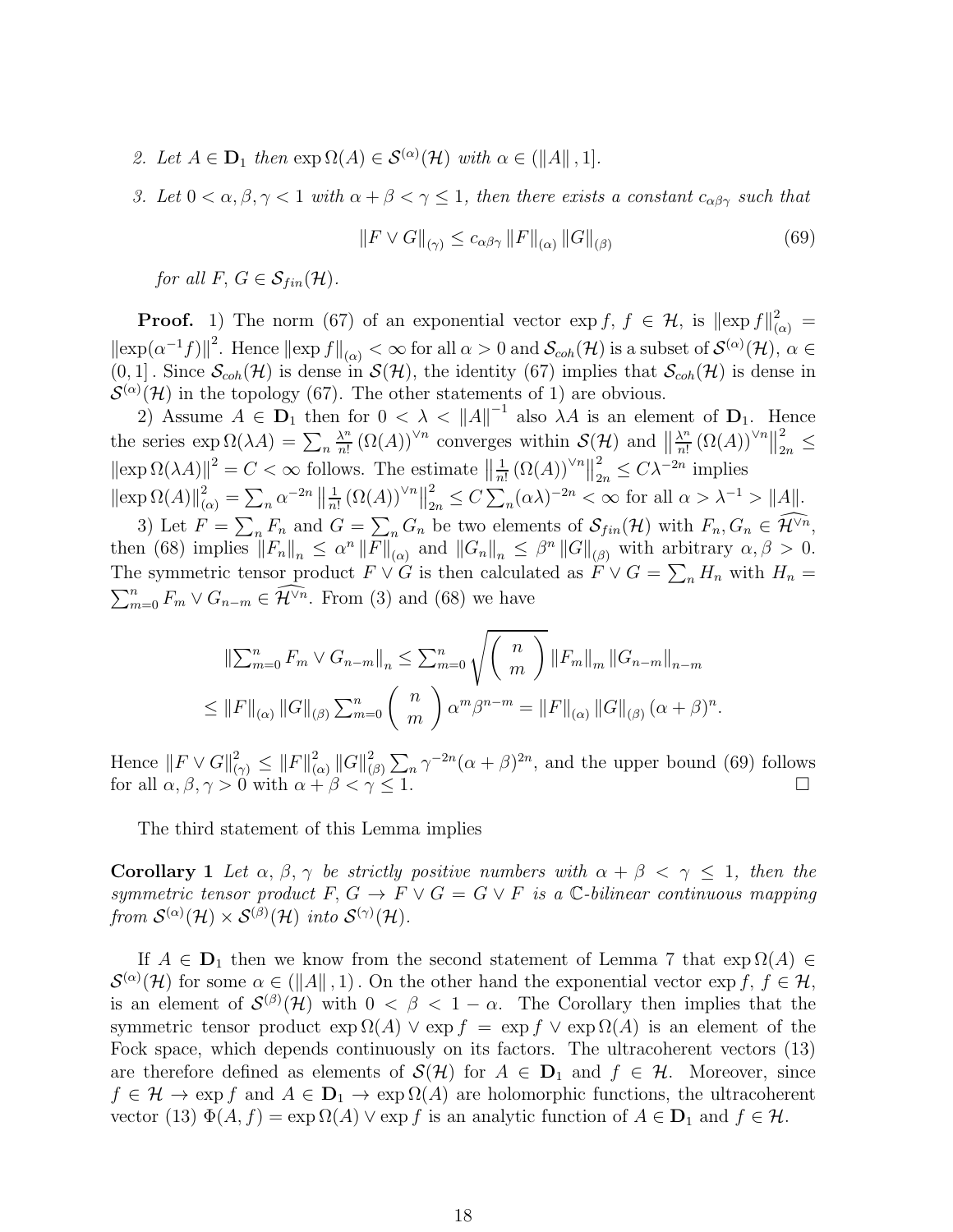## A.2 Identities

Let F and G be two elements of  $\mathcal{S}_{coh}(\mathcal{H})$ , then the identity

$$
(\exp z \mid F \lor G) = (\exp z \mid F) (\exp z \mid G) \tag{70}
$$

follows. For the proof it is sufficient to choose the exponential vectors  $F = \exp f$  and  $G = \exp g$ . This identity can be extended by continuity to  $F \in \mathcal{S}^{(\alpha)}(\mathcal{H})$  and  $G \in \mathcal{S}^{(\beta)}(\mathcal{H})$ if  $\alpha, \beta > 0$  and  $\alpha + \beta < 1$ .

The inner product  $(\exp z | \exp \Omega(A))$  is calculated by evaluation of the power series using the product rule (70) as

$$
(\exp z \mid \exp \Omega(A)) = \exp \frac{1}{2} (z \vee z \mid \Omega(A)) = \exp \frac{1}{2} \langle z^* \mid Az^* \rangle.
$$
 (71)

Further application of (70) yields

$$
(\exp z \mid \exp \Phi(A, f)) = (\exp z \mid \exp \Omega(A) \lor \exp f) = \exp \left(\frac{1}{2} \langle z^* \mid Az^* \rangle + \langle z^* \mid f \rangle\right). (72)
$$

The inner product (72) can be used to determine the action of the Weyl operator  $W(h)$  on the ultracoherent vector  $\Phi(A, f)$ . We have

$$
\begin{aligned} & (\exp z \mid W(h)\Phi(A,f)) = (W(-h)\exp z \mid \Phi(A,f)) \\ & \stackrel{(18)}{=} e^{-\frac{1}{2}\|h\|^2 + \frac{1}{2}\langle h^*|Ah^*\rangle - \langle h^*|f\rangle} e^{\langle f+h - Ah^*|z^*\rangle + \frac{1}{2}\langle z^*|Az^*\rangle} \\ & = e^{-\frac{1}{2}\|h\|^2 + \frac{1}{2}\langle h^*|Ah^*\rangle - \langle h^*|f\rangle} \left(\exp z \mid \Phi(A,f+h - Ah^*)\right) \end{aligned}
$$

which implies the relation (20).

The restriction of (20) to  $\Phi(A, 0)$  is

$$
W(h) \exp \Omega(A) = e^{\frac{1}{2} \langle h^* | Ah^* - h \rangle} \Phi(A, h - Ah^*).
$$
 (73)

Since the norm of  $\exp \Omega(A)$  is known and  $W(h)$  is unitary, we use (73) to calculate the norm of the exponential vectors.

Any operator  $A \in \mathbf{D}_1$  satisfies  $||A|| < 1$ , therefore  $(I - A^+A)^{-1}$  and  $(I - AA^+)^{-1}$  are bounded operators. Let f be a vector in  $H$ , then

$$
h = (I - AA^{+})^{-1}f + A(I - A^{+}A)^{-1}f^{*}
$$
\n(74)

is an element of H, which satisfies  $h - Ah^* = f$ . With this vector h we obtain from (73)

$$
W(h) \exp \Omega(A) = \Phi(A, f) \exp \left(\frac{1}{2} \left\langle f \mid (I - A^{+}A)^{-1} f^{*} + A^{+} (I - AA^{+})^{-1} f \right\rangle\right). \tag{75}
$$

Since the Weyl operator is unitary, we know from (12)

$$
(W(h)\exp\Omega(A) | W(h)\exp\Omega(A)) = (\exp\Omega(A) | \exp\Omega(A)) = \det(I - A^+A)^{-\frac{1}{2}}.
$$
 (76)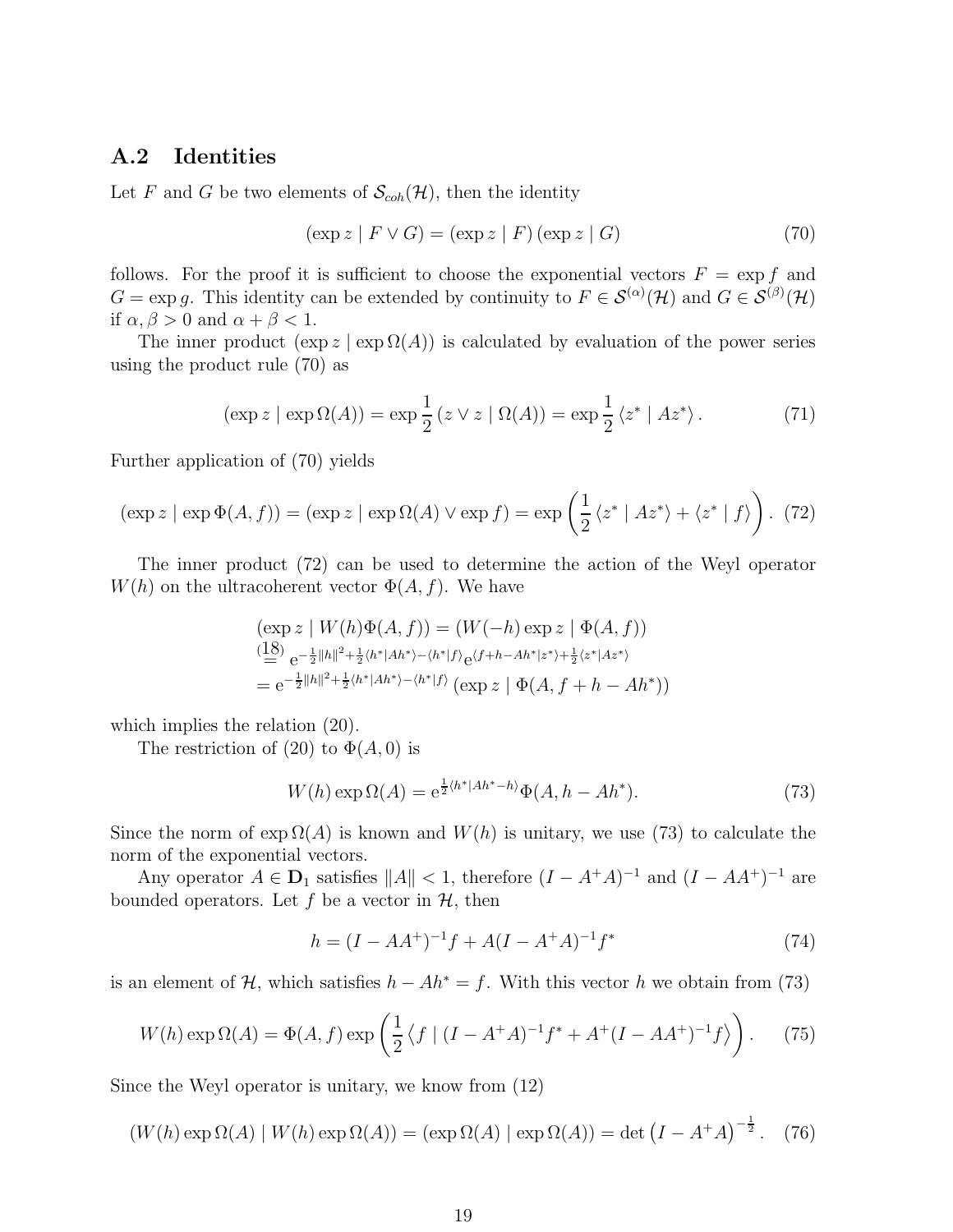Substituting (75) into this identity we obtain

$$
(\Phi(A, f) \mid \Phi(A, f)) = \det(I - A^+ A)^{-\frac{1}{2}} \times \exp\left(-\frac{1}{2} \langle f^* \mid A(I - A^+ A)^{-1} f^* \rangle + \langle f^* \mid (I - A A^+)^{-1} f \rangle + \frac{1}{2} \langle f \mid A^+ (I - A A^+)^{-1} f \rangle\right).
$$
\n(77)

The inner product  $\varphi(A, f; B, g) := (\Phi(A, f) | \Phi(B, g))$  of the exponential vectors  $\Phi(A, f)$ and  $\Phi(B, q)$  is analytic in B and q, and it is antianalytic in A and in f. The function  $\varphi(A, f; B, g)$  is uniquely determined by its values on the diagonals  $A = B$  and  $f = g$ . From (77) we then obtain

$$
\varphi(A, f; B, g) = \det (I - A^+ B)^{-\frac{1}{2}}
$$
  
 
$$
\times \exp \left(-\frac{1}{2} \langle f^* | C f^* \rangle + \langle f^* | (I - BA^+)^{-1} g \rangle + \frac{1}{2} \langle g | D g \rangle \right),
$$

where the operators C and D are defined in  $(15)$ . Hence we have derived the inner product (14) of two ultracoherent vectors.

Remark 7 With the diagonalization technique of [17] one can derive that  $\lim_{J\to\infty}\sum_{j=0}^J$ 1  $\frac{1}{j!}(\Omega(A)+f)^{\vee j}$  is norm convergent for  $A\in \mathbf{D}_1$  and  $f\in \mathcal{H}$ . We denote the *limit by*  $\exp(\Omega(A) + f)$ . Since  $\sum_{k=0}^{\infty}$ 1 k!  $\left(\exp z \mid (\Omega(A) + f)^{\vee k}\right)$  $=\sum_{m,n=0}^{\infty}$ 1  $\frac{1}{m!n!}$   $(\exp z \mid (\Omega(A))^{\vee m} \vee f^{\vee n})$  for all  $z \in \mathcal{H}$ , we obtain  $\exp(\Omega(A) + f) = \exp \Omega(A)$   $\vee$  exp f. For the proofs given in this paper the definition  $\Phi(A, f) = \exp \Omega(A)$   $\vee$  exp f is sufficient. We have not used the identification with  $\exp(\Omega(A) + f).$ 

#### A.3 Series expansion

In this Appendix we give a supplementary proof for the inner products (12) and (14) using a series expansion.

For  $H \in \mathcal{S}_2(\mathcal{H})$  we obtain from (3)  $\|H^{\vee 2n}\| \leq \frac{(2n)!}{2^n} \|H\|^{2n}$ . Hence the exponential series  $\exp H = 1 + H + \frac{1}{2!}H^{\vee 2} + \frac{1}{3!}H^{\vee 3} + \dots$  converges within  $\mathcal{S}(\mathcal{H})$  with the norm estimate  $\|\exp H\|^2 \leq \sum_{n=0}^{\infty} \left(\frac{1}{n}\right)$  $\frac{1}{n!}$ )<sup>2</sup>  $\frac{(2n)!}{2^n}$   $||H||^{2n} < \infty$  if  $||H||^2 < 1/2$ . The mapping  $H \in \mathcal{S}_2(\mathcal{H}) \rightarrow$  $\exp H \in \mathcal{S}(\mathcal{H})$  is therefore an analytic function within the open ball  $\{H \mid ||H|| < 1/\sqrt{2}\}.$ As a consequence of Lemma 3 we know that  $\exp \Omega(A) \in \mathcal{S}(\mathcal{H})$  if

$$
A \in \mathbf{B}_1 := \{ A \mid A \in \mathcal{L}_{2sym}(\mathcal{H}), \|A\|_{HS} < 1 \} \subset \mathbf{D}_1 \subset \mathcal{L}_{2sym}(\mathcal{H})
$$

and  $A \in \mathbf{B}_1 \to \exp \Omega(A) \in \mathcal{S}(\mathcal{H})$  is analytic. The ball  $\mathbf{B}_1$  is an open subset of the convex open set  $\mathbf{D}_1 \subset \mathcal{L}_{2sym}(\mathcal{H})$ .

For the subsequent calculations we use a diagonalization of the symmetric tensors  $\Omega(A).$ 

**Lemma 8** Let  $A \in \mathcal{L}_{2sym}(\mathcal{H})$  then  $\Omega(A)$  has a representation

$$
\Omega(A) = \frac{1}{2} \sum_{\mu=0}^{\infty} \alpha_{\mu} f_{\mu} \vee f_{\mu}, \qquad (78)
$$

where  $\{f_\mu\}$  is a set of orthonormal vectors in H and the  $\alpha_\mu$  are complex numbers such that the series  $\sum_{\mu} |\alpha_{\mu}|^2 = ||\Omega(A)||^2 = \frac{1}{2}$  $\frac{1}{2}$  ||A|| $^2_{HS}$  converges. The vectors  $\{f_\mu\}$  can be chosen such that  $\alpha_{\mu} \geq 0$ .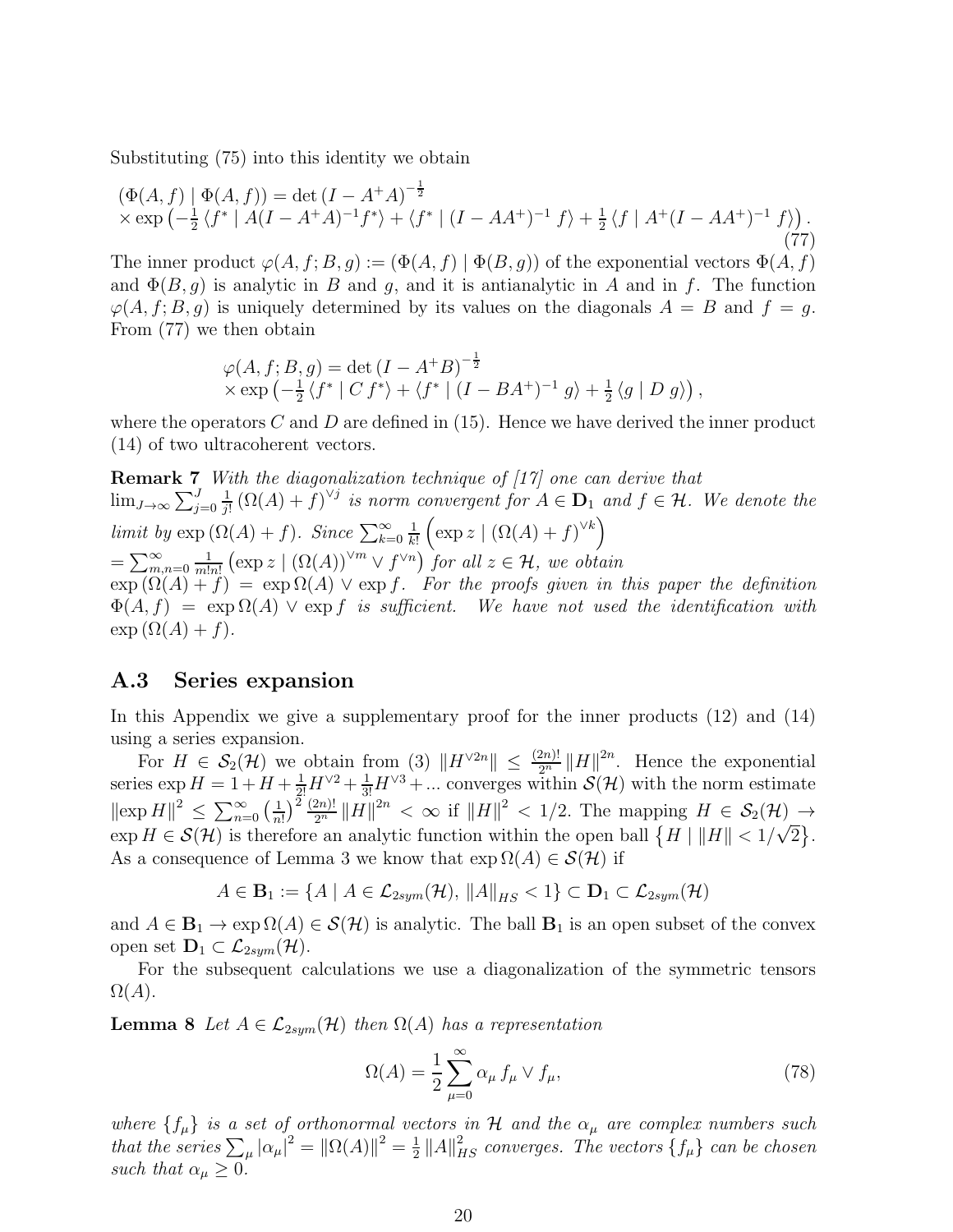**Proof.** See Lemma 2 of [17]. The corresponding representation of the operator A is

$$
Af = \sum_{\mu=0}^{\infty} \alpha_{\mu} f_{\mu} \langle f_{\mu} | f \rangle = \sum_{\mu=0}^{\infty} \alpha_{\mu} f_{\mu} \left( f_{\mu}^{*} | f \right). \tag{79}
$$

A direct proof of the representation (79) follows from Sect. 2.2 of [8].  $\Box$ 

In the main part of this subsection we calculate the function

$$
\Phi(\bar{A}, B, f) := (\exp \Omega(A) | \exp \Omega(B) \vee \exp f) = \langle \exp \Omega(\bar{A}) | \exp \Omega(B) \vee \exp f \rangle \qquad (80)
$$

for  $A, B \in \mathbf{B}_1$  and  $f \in \mathcal{H}$ . This function is antianalytic in A (analytic in  $\overline{A}$ ) and analytic in B; it is uniquely determined by its values on the diagonal  $B = A$ . The tensor  $\Omega(A)$  has the representation (78) with the additional constraint  $||A||_{HS} = \sum_{\mu} |\alpha_{\mu}|^2 = \frac{1}{2}$  $\frac{1}{2}$  ||A||<sub>HS</sub> < 1/2. That yields the product representations  $\exp \Omega(A) = \prod_{\mu} \exp \left( \frac{1}{2} \right)$  $\frac{1}{2}\alpha_{\mu}e_{\mu} \vee e_{\mu}$  and

$$
\Phi(\bar{A}, A, f) = \prod_{\mu} \varphi(\overline{\alpha_{\mu}}, \alpha_{\mu}, \gamma_{\mu}) \text{ with}
$$
\n
$$
\varphi(\overline{\alpha_{\mu}}, \alpha_{\mu}, \gamma_{\mu}) = \sum_{k,m,n=0}^{\infty} \frac{1}{k!m!(2n)!} \left( \left( \frac{\alpha_{\mu}}{2} e_{\mu} \vee e_{\mu} \right)^{k} \mid \left( \frac{\alpha_{\mu}}{2} e_{\mu} \vee e_{\mu} \right)^{m} \vee (\gamma_{\mu} e_{\mu})^{2n} \right)
$$
\n
$$
\gamma_{\mu} = (e_{\mu} | f).
$$
\n(81)

The inner product vanishes unless  $k = m + n$ . The remaining sum

$$
\varphi(\overline{\alpha}, \alpha, \gamma) = \sum_{m,n=0}^{\infty} \frac{2^{-2m-n} \overline{\alpha}^{m+n} \alpha^m \gamma^{2n}}{(m+n)! m! (2n)!} (2m+2n)!
$$

can be evaluated using the identity

$$
\sum_{m=0}^{\infty} \frac{(2m+2n)!}{(m+n)!m!} z^m = \frac{(2n)!}{n!} \sum_{k} \left(\frac{2n+1}{2}\right)_k \frac{(4z)^k}{k!} = \frac{(2n)!}{n!} (1-4z)^{-\frac{2n+1}{2}}
$$

such that

$$
\varphi(\overline{\alpha}, \alpha, \gamma) = (1 - |\alpha|^2)^{-\frac{1}{2}} \sum_{n} \frac{1}{n!} 2^{-n} (1 - |\alpha|^2)^{-n} \overline{\alpha}^n \gamma^{2n} = (1 - |\alpha|^2)^{-\frac{1}{2}} \exp\left[\frac{1}{2} (1 - |\alpha|^2)^{-1} \overline{\alpha} \gamma^2\right].
$$

Then

$$
\Phi(\bar{A}, A, f) = \det \left( I - \bar{A}A \right)^{-\frac{1}{2}} \exp \frac{1}{2} \left\langle f \mid (I - \bar{A}A)^{-1} \bar{A} f \right\rangle
$$

follows. The function (80) can therefore be written as

$$
(\exp \Omega(A) | \exp \Omega(B) \vee \exp f) = \det (I - A^+ B)^{-\frac{1}{2}} \exp \frac{1}{2} \langle f | (I - A^+ B)^{-1} A^+ f \rangle. \tag{82}
$$

This identity yields the inner product (12)

$$
(\exp \Omega(A) | \exp \Omega(B)) = (\det_{\mathcal{H}} (I - A^+ B))^{-\frac{1}{2}} = (\det_{\mathcal{H}} (I - B A^+))^{-\frac{1}{2}}, \quad (83)
$$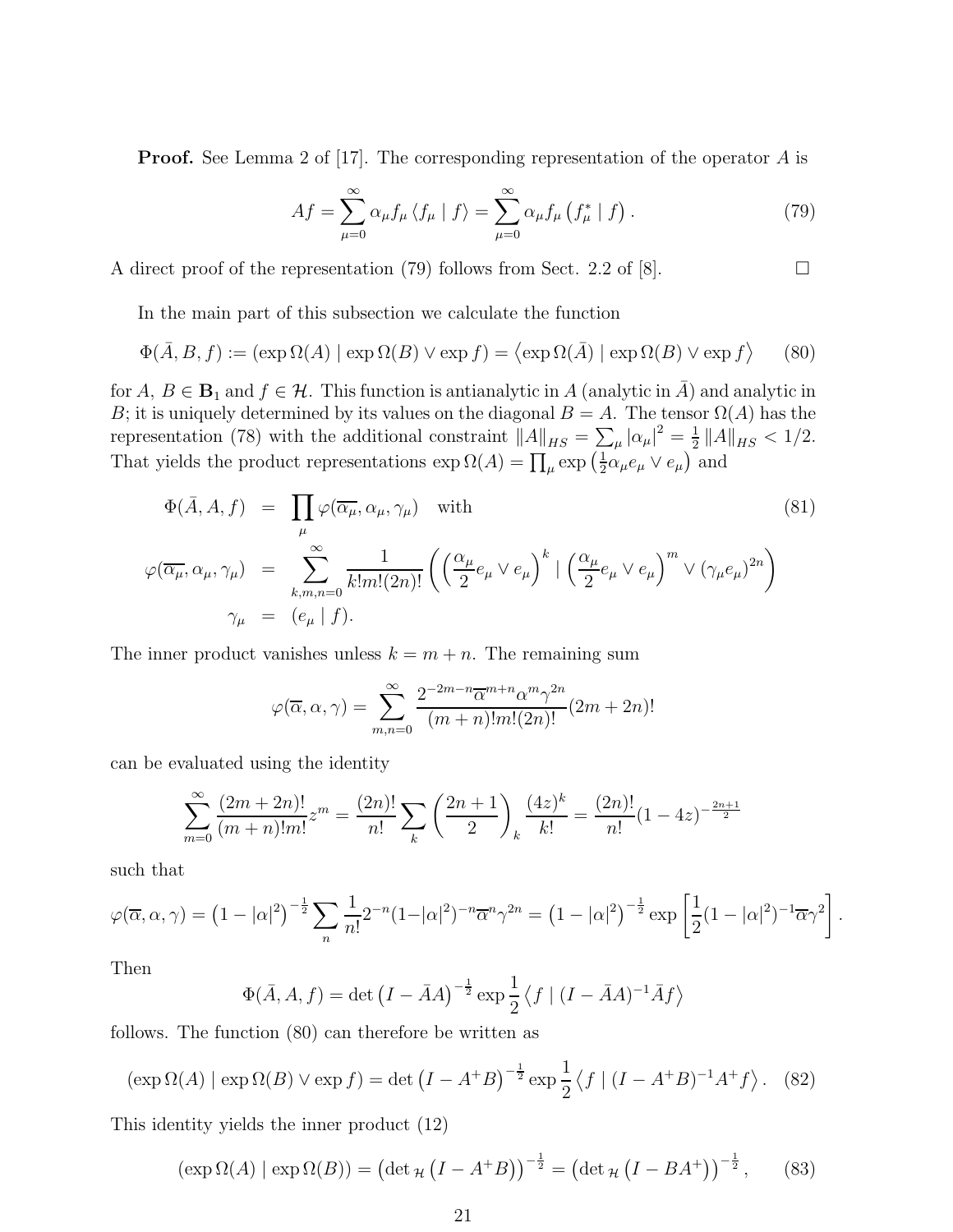so far derived for  $A, B \in \mathbf{B}_1$ . But the calculations of (81) are well defined for  $A \in \mathbf{D}_1$ , and the right hand side of (83) is antianalytic for  $A \in \mathbf{D}_1$  and analytic for  $B \in \mathbf{D}_1$ . Hence the mapping  $A \in \mathbf{B}_1 \to \exp \Omega(A) \in \mathcal{S}(\mathcal{H})$  can be analytically continued to  $A \in \mathbf{D}_1$ , and the inner product of two of these vectors is given by (12).

We can now apply the arguments of the Appendix A.1 to define the ultracoherent vector  $\Phi(A, f) = \exp \Omega(A)$   $\vee$  exp f for  $A \in \mathbf{D}_1$  and  $f \in \mathcal{H}$ . Using (72) we verify the identity

$$
(\exp(h+f) | \exp \Phi(B,g)) = (\exp h | \exp \Phi(B,Bf^*+g) e^{\frac{1}{2}(f^*|Bf^*|+|f^*|g)}
$$

for  $B \in \mathbf{D}_1$  and  $f, g, h \in \mathcal{H}$ . Since  $\mathcal{S}_{coh}(\mathcal{H})$  is dense in  $\mathcal{S}^{(\alpha)}(\mathcal{H}), \alpha \in (0, 1)$ , this identity and Lemma 7 imply

$$
(H \vee \exp f \mid \exp \Phi(B, g)) = (H \mid \exp \Phi(B, Bf^* + g) e^{\frac{1}{2} \langle f^* | Bf^* \rangle + \langle f^* | g \rangle} \tag{84}
$$

for all  $H \in \mathcal{S}^{(\alpha)}(\mathcal{H}), \alpha \in (0,1)$ . Given  $A \in \mathbf{D}_1$  the vector  $\exp \Omega(A)$  is an element of  $\mathcal{S}^{(\alpha)}(\mathcal{H})$  for some  $\alpha \in (0,1)$ . Choosing  $H = \exp \Omega(A)$  we obtain from (82) and (84)

$$
\left(\exp\left(\Omega(A) + f\right) \mid \exp\left(\Omega(B) + g\right)\right) = \det(I - A^+ B)^{-\frac{1}{2}}
$$
  
\n
$$
\times e^{\frac{1}{2}\langle f^*|Bf^*\rangle + \langle f^*|g\rangle} \exp\frac{1}{2}\left\langle (Bf^* + g) \mid (I - A^+ B)^{-\frac{1}{2}}A^+(Bf^* + g)\right\rangle
$$
  
\n
$$
= \exp\left(\frac{1}{2}\langle f^* | Cf^*\rangle + \langle f^* | (I - BA)^{-1}g\rangle + \frac{1}{2}\langle g | Dg\rangle\right)
$$
\n(85)

with the operators (15). Hence we have given another proof of (14).

## References

- [1] H. Araki and S. Yamagami. On quasi-equivalence of quasifree states of the canonical commutation relations. Publ. RIMS, Kyoto Univ., 18(2):283–338, 1982.
- [2] J. C. Baez, I. E. Segal, and Z. Zhou. Introduction to Algebraic and Constructive Quantum Field Theory. Princeton University Press, Princeton, 1992.
- [3] S. Banerjee and J. Kupsch. Applications of canonical transformations. J. Phys. A: Math. Gen., 38:5237–5252, 2005.
- [4] V. Bargmann. On a Hilbert space of analytic functions and an associated integral transform, Part I. Comm. Pure Appl. Math., 14:187–214, 1961.
- [5] V. Bargmann. Group representations on Hilbert spaces of analytic functions. In R. P. Gilbert and R. G. Newton, editors, Analytic Methods in Mathematical Physics, pages 27–63, New York, 1970. Gordon and Breach.
- [6] F. A. Berezin. The Method of Second Quantization. Academic Press, New York, 1966.
- [7] K. O. Friedrichs. Mathemathical Aspects of the Quantum Theory of Fields. Interscience, New York, 1953.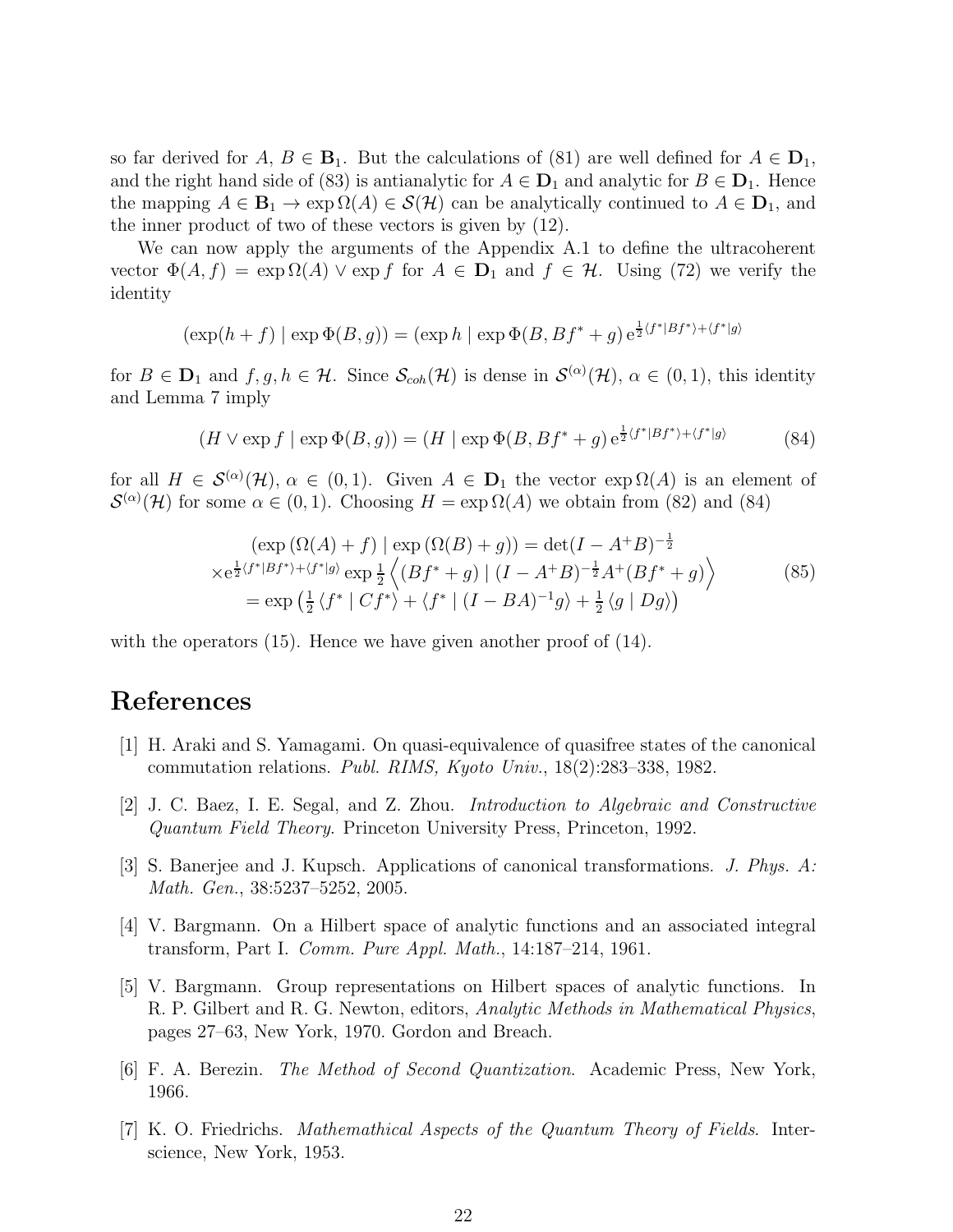- [8] I. M. Gelfand and N. Ya. Vilenkin. Generalized Functions. Vol. 4. Applications of Harmonic Analysis. Academic Press, New York, 1964.
- [9] A. Guichardet. Symmetric Hilbert spaces and related topics. Lect. Notes in Math., Vol. 261. Springer, Berlin, 1972.
- [10] B. C. Hall. Holomorphic methods in analysis and mathematical physics. Contemporary Mathematics, 260:1–59, 2000. quant-ph/9912054 v2.
- [11] E. Hille and R. S. Phillips. Functional Analysis and Semigroups. Amer. Math. Soc., 1957.
- [12] K. R. Ito and F. Hiroshima. Local exponents and infinitesimal generators of canonical transformations on boson fock spaces. Infin. Dimens. Anal. Quantum Probab. Relat. Top., 7:547–571, 2004. arXiv:math-ph/0309044.
- [13] C. Itzykson. Remarks on boson commutation rules. Commun. Math. Phys., 4:92–122, 1967.
- [14] T. A. B. Kennedy and D. F. Walls. Squeezed quantum fluctuations and macroscopic quantum coherence. Phys. Rev. A, 37:152–157, 1988.
- [15] M. S. Kim and V. Bu˘zek. Photon statistics of superposition states in phase-sensitive reservoirs. Phys. Rev. A, 47:610–619, 1993.
- [16] P. Kramer, M. Moshinsky, and T. H. Seligman. Complex extensions of canonical transformations and quantum mechanics. In E. M. Loebl, editor, Group Theory and Its Applications. Vol. III, pages 250–332. Academic Press, New York, 1975.
- [17] P. Kristensen, L. Mejlbo, and E. Thue Poulsen. Tempered distributions in infinitely many dimensions. III. Linear transformations of field operators. *Commun. Math.* Phys., 6:29–48, 1967.
- [18] J. Kupsch and O. G. Smolyanov. Bogolyubov transformations in Wiener-Segal-Fock space. Math. Notes, 68(3/4):409–414, 2000.
- [19] J. Kupsch and O. G. Smolyanov. Realizations of unitary transformations generating the Bogoliubov transformations in spaces of the Wiener-Segal-Fock type. Dokl. Math., 61:169–173, 2000.
- [20] J. Kupsch and O. G. Smolyanov. Hilbert norms for graded algebras. Proc. Amer. Math. Soc., 128:1647–1653, 2000. funct-an/9712005.
- [21] T. T. Nielsen. Bose Algebras: The Complex and Real Wave Representations. Lect. Notes in Math. 1472. Springer, Berlin, 1991.
- [22] J. T. Ottesen. Infinite Dimensional Groups and Algebras in Quantum Physics. Springer, Berlin, 1995. Lect. Notes Phys. Vol. m 27.
- [23] K. R. Parthasarathy. *Introduction to Quantum Stochastic Calculus*. Birkhäuser, Basel, 1992.